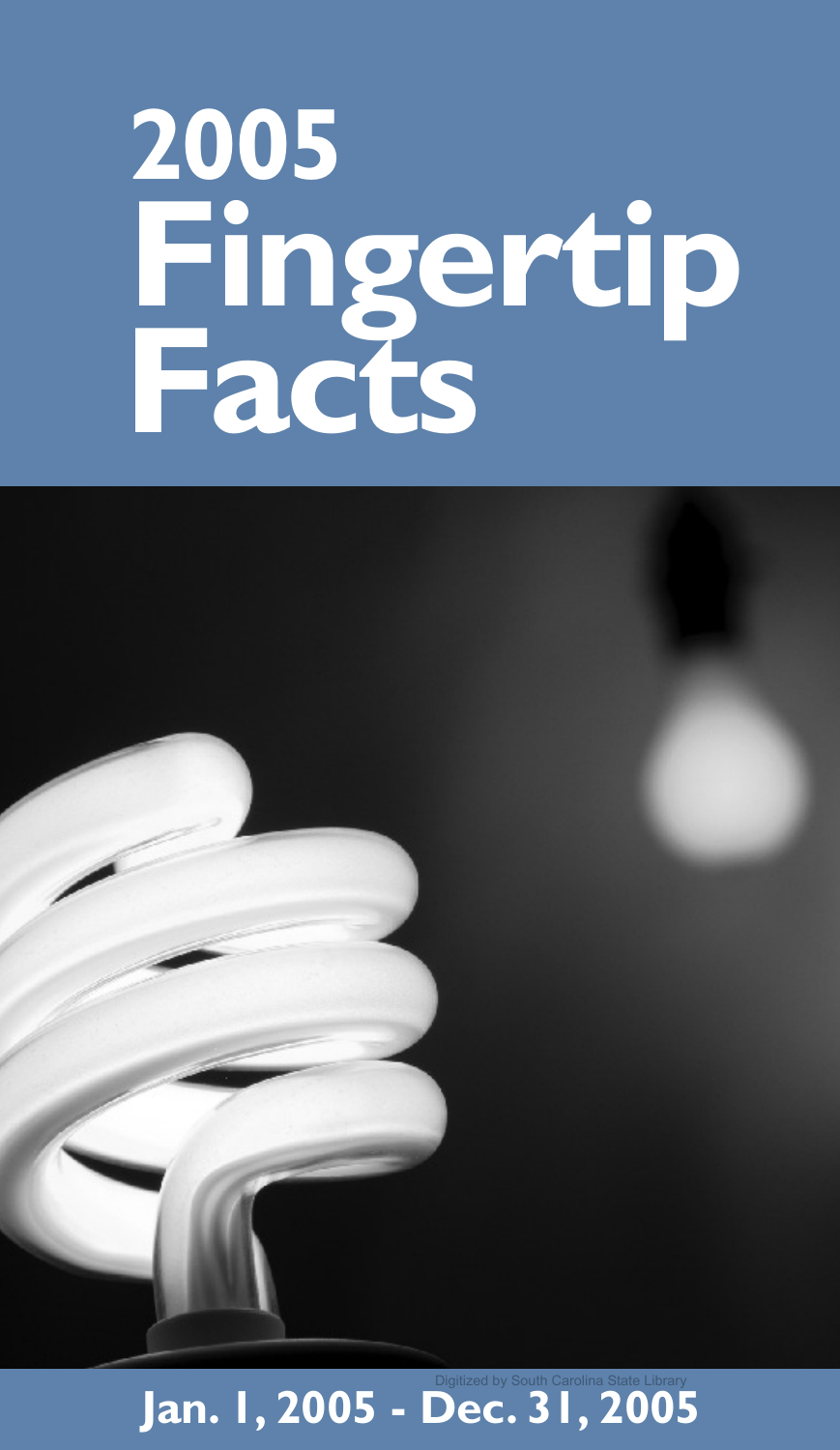### **Table of Contents**

| Santee Cooper Power:                                                                                                                                                                                                                                                                                                             |
|----------------------------------------------------------------------------------------------------------------------------------------------------------------------------------------------------------------------------------------------------------------------------------------------------------------------------------|
|                                                                                                                                                                                                                                                                                                                                  |
|                                                                                                                                                                                                                                                                                                                                  |
|                                                                                                                                                                                                                                                                                                                                  |
|                                                                                                                                                                                                                                                                                                                                  |
| Santee Cooper Power:                                                                                                                                                                                                                                                                                                             |
|                                                                                                                                                                                                                                                                                                                                  |
|                                                                                                                                                                                                                                                                                                                                  |
|                                                                                                                                                                                                                                                                                                                                  |
|                                                                                                                                                                                                                                                                                                                                  |
|                                                                                                                                                                                                                                                                                                                                  |
|                                                                                                                                                                                                                                                                                                                                  |
|                                                                                                                                                                                                                                                                                                                                  |
|                                                                                                                                                                                                                                                                                                                                  |
|                                                                                                                                                                                                                                                                                                                                  |
| Miscellaneous Environmental Programs 22-23                                                                                                                                                                                                                                                                                       |
|                                                                                                                                                                                                                                                                                                                                  |
|                                                                                                                                                                                                                                                                                                                                  |
|                                                                                                                                                                                                                                                                                                                                  |
|                                                                                                                                                                                                                                                                                                                                  |
|                                                                                                                                                                                                                                                                                                                                  |
| Front cover: By replacing the five most frequently used light bulbs with com-<br>pact fluorescent light bulbs, customers can save more than \$60 annually in<br>energy costs. Santee Cooper encourages customers to practice energy conser-<br>vation, which will, in turn, help the state-owned utility meet the state's future |

*power needs.*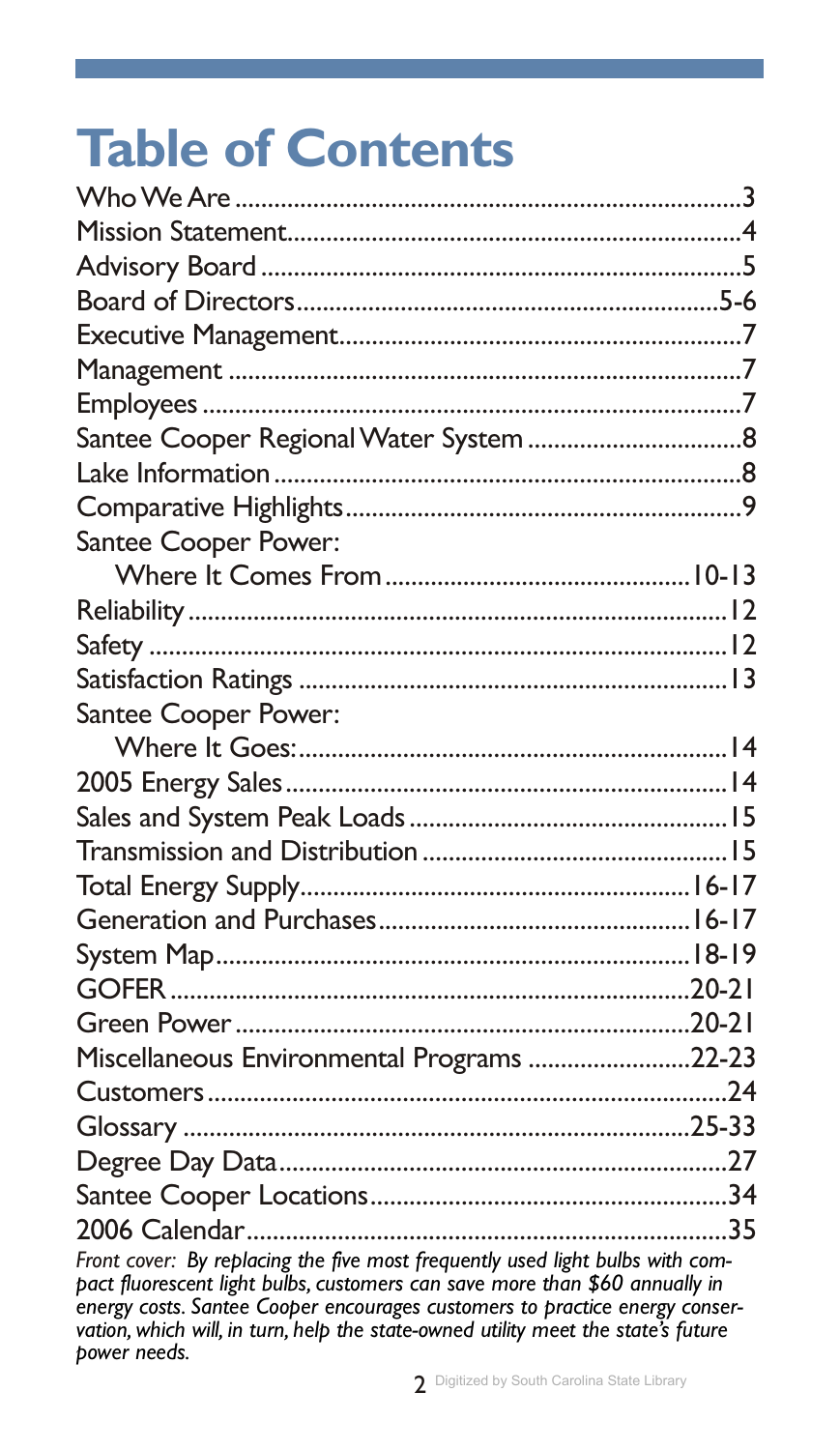#### **Who We Are**

Santee Cooper, South Carolina's state-owned<br>electric and water utility, is the nation's fourth **Cantee Cooper, South Carolina's state-owned** largest publicly owned electric utility of its type based on generation and third largest based on megawatthour sales to ultimate customers.

The source of power for more than 2 million South Carolinians, Santee Cooper provides direct service to about 150,000 retail customers in Berkeley, Georgetown, and Horry counties. Santee Cooper is the primary source of power distributed by the state's 20 electric cooperatives to over 665,000 customers located in all of the state's 46 counties. Santee Cooper also supplies power to more than 30 large industrial facilities, the cities of Bamberg and Georgetown, and the Charleston Air Force Base.

Also, through the Santee Cooper Regional Water System, wholesale water is sold to the Lake Moultrie Water Agency. The agency then sells the water to four Lowcountry water systems supplying water to some 125,000 water users.

Santee Cooper was the first utility in the state to offer green power, electricity generated by renewable resources like solar, wind, and even decomposing garbage in selected landfills.

The utility is governed by an 11-member board of directors appointed by the governor and confirmed by the state Senate. The board consists of one director from each of the six congressional districts in the state, one from each of the three counties where Santee Cooper serves retail customers directly, and two from the state at-large, one of whom is the chairman. Two of the directors must have previous electric cooperative experience.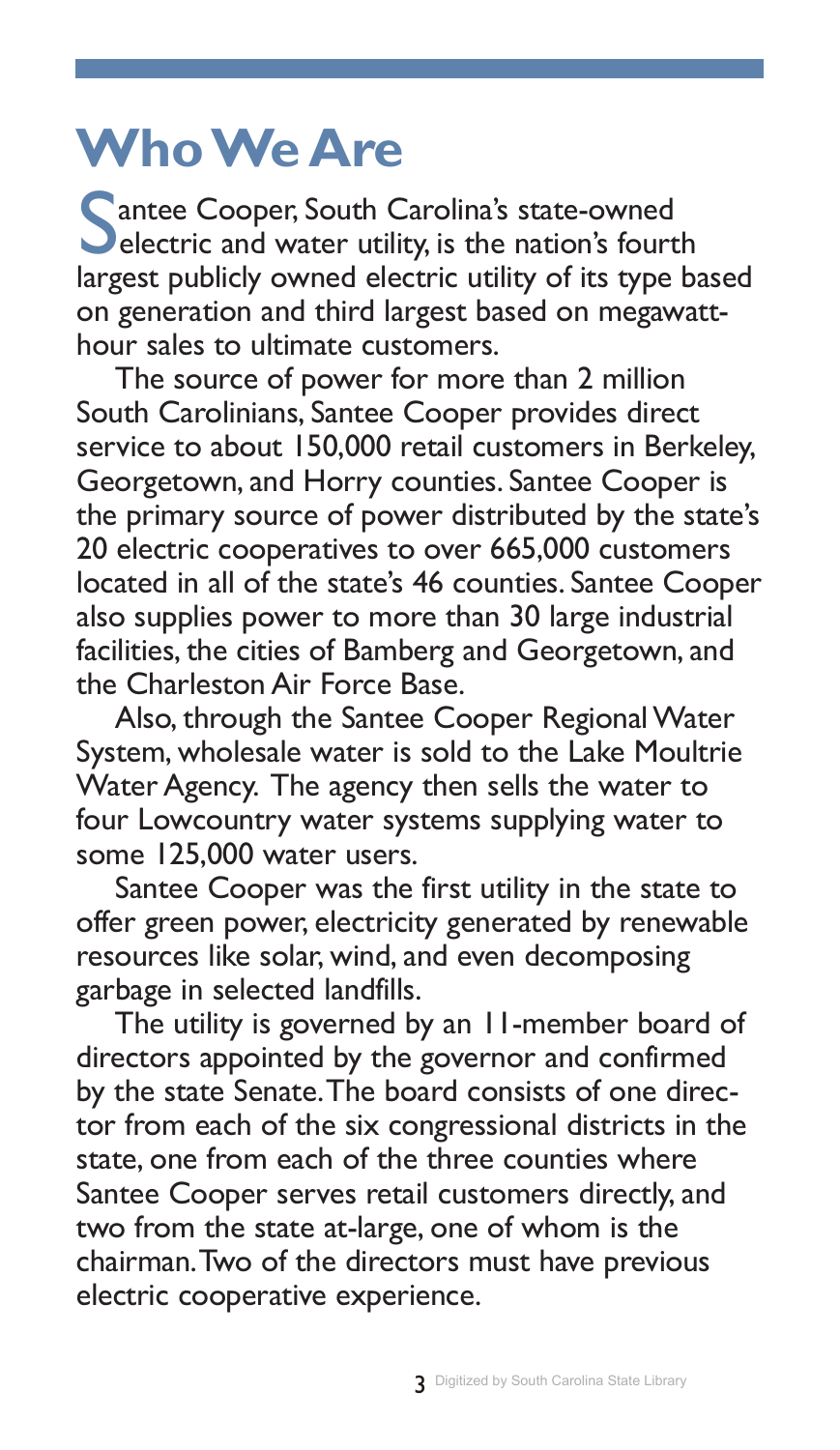The mission of Santee Cooper is to be the state's leading resource for improving the quality of life for the people of South Carolina.

To fulfill this mission, Santee Cooper is committed to:

- being the lowest cost producer and distributor of reliable energy, water, and other essential services
- **providing excellent customer service**
- maintaining a quality work force through effective employee involvement and training
- operating according to the highest ethical standards
- protecting our environment
- $\bullet$  being a leader in economic development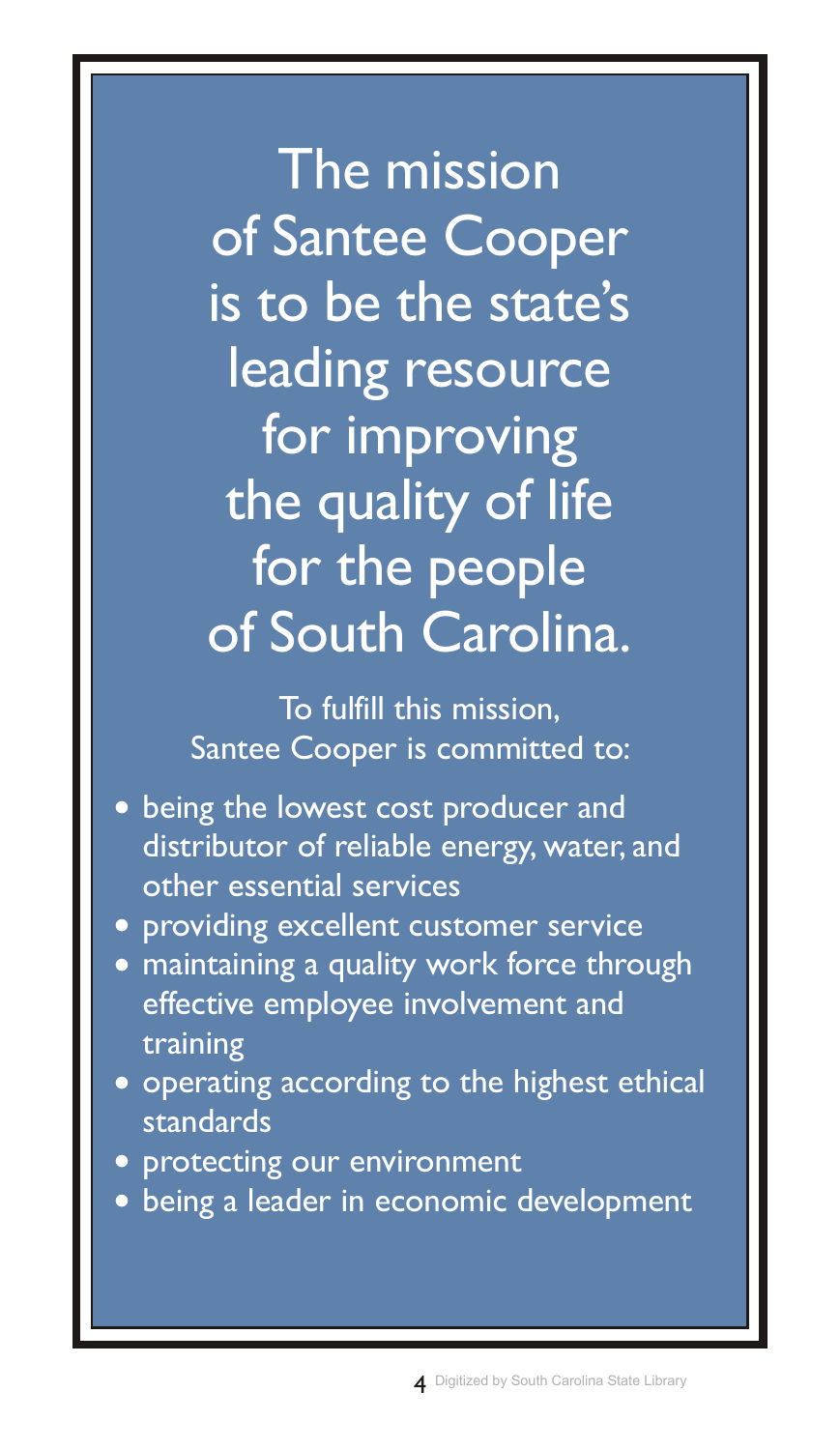### **Advisory Board**

**Mark Sanford** Governor

**Mark Hammond** Secretary of State

**Henry D. McMaster** Attorney General

**Richard A. Eckstrom** Comptroller General

**Grady L. Patterson Jr.** State Treasurer

### **Board of Directors**

#### **O.L. Thompson III**

Chairman At-large Mt. Pleasant, S.C.

*President and chief executive officer of O.L. Thompson Construction Co. Inc. that includes Thompson Trucking Co. Inc., Wando Concrete and Builders Doors and Hardware*

#### **G. Dial DuBose Patrick Allen**

3rd Congressional Electric Cooperatives District of South Carolina Easley, S.C. Columbia, S.C.

Real estate consultant at Former president and chief<br>Nalley Commercial Properties executive officer of Central *Nalley Commercial Properties* 

First Vice Chairman Second Vice Chairman

*in Easley, S.C. Electric Power Cooperative Inc.*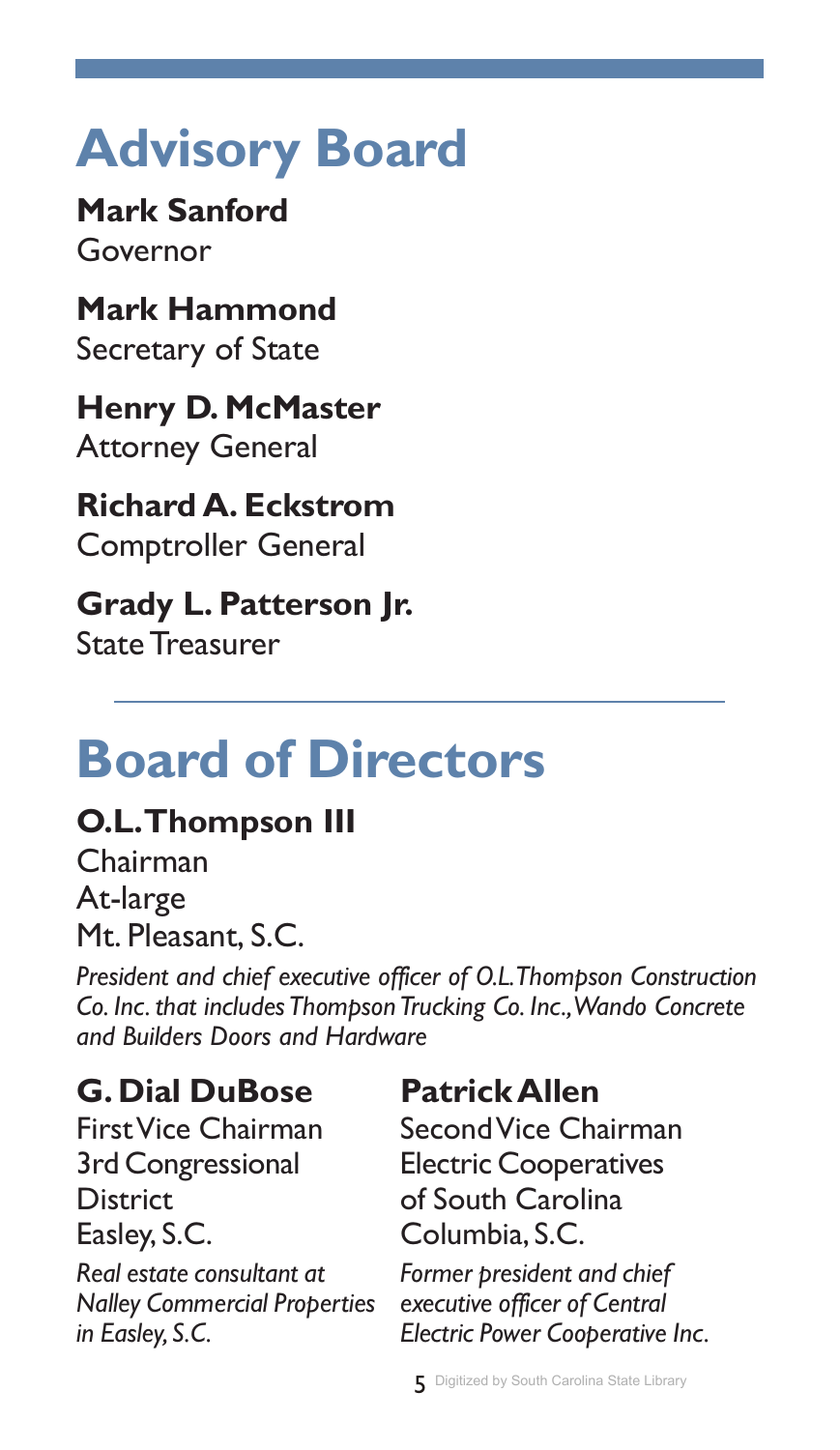Berkeley County **6th Congressional** Goose Creek, S.C. District

*Retired plant manager of* Manning, S.C. *Alcoa Mt. Holly. Alcoa is a Partner in Land, Parker and producer and manager of Welch, a general practice*   $b$ *rimary aluminum, fabricated aluminum and alumina* 

**Richard H. Coen**<br>
1st Congressional District Congressional District Gaffney, S.C.<br>
District *Pastor of Bethel Baptist*<br> *Pastor of Bethel Baptist*<br> *Church in Gaffney for 55 Lowcountry of South civic and business* 

## **Clarence Davis Vacant**<br>2nd Congressional **Georget**

**District** Columbia, S.C. **Vacant**

*Riley & Scarborough LLP, a Columbia-based law firm*

#### **Vacant**

4th Congressional **District** 

#### Paul G. Campbell | J. Calhoun Land IV

#### *facilities.* **James W. Sanders**

*Real estate developer in the years and active in numerous Carolina organizations*

**Georgetown County** 

**Horry County**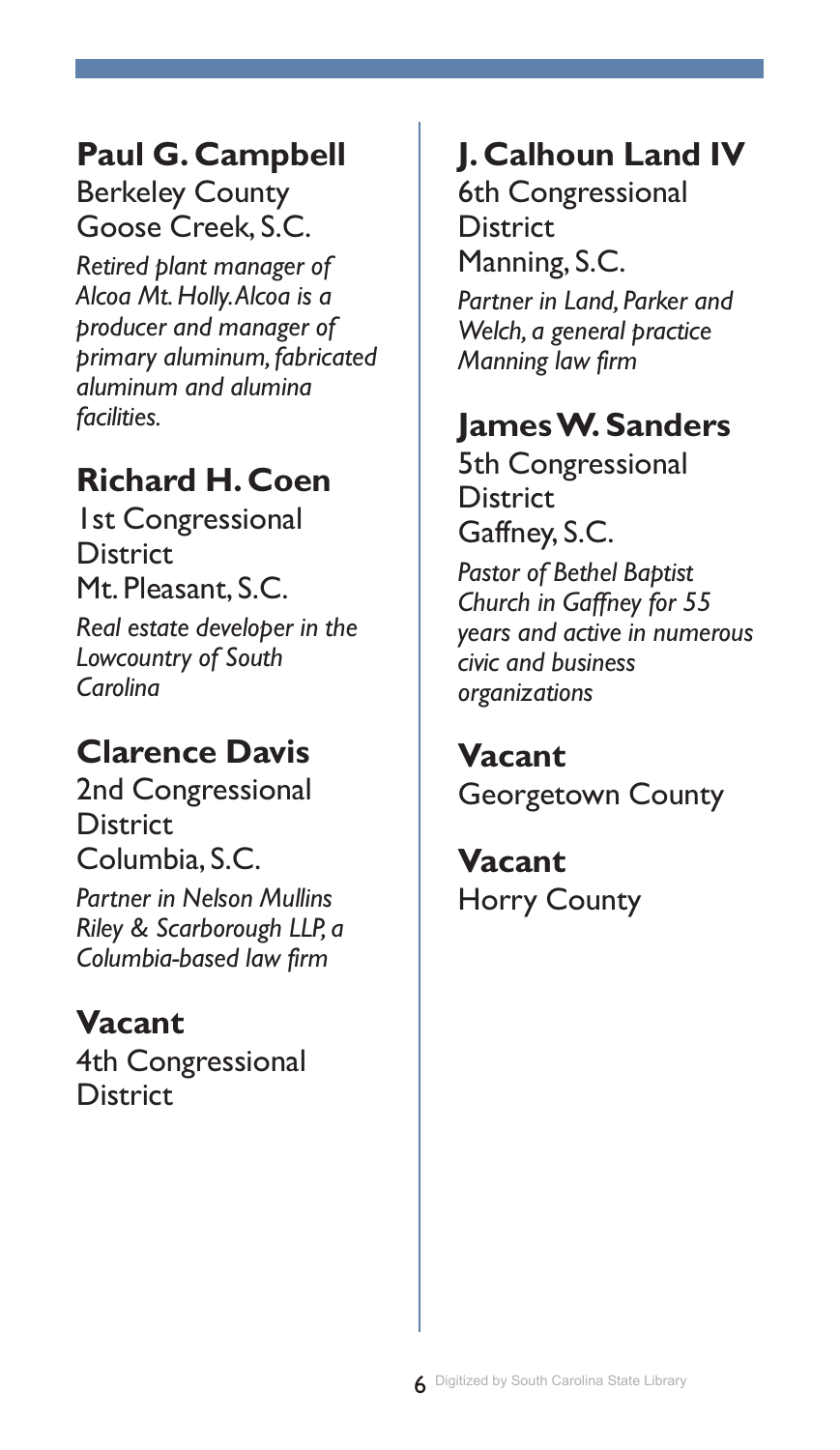#### **Executive Management**

|                                                 | <b>Chief Operating Officer</b> |
|-------------------------------------------------|--------------------------------|
|                                                 |                                |
|                                                 | Chief Financial Officer        |
| James E. Brogdon Jr.  Senior Vice President and |                                |
|                                                 | <b>General Counsel</b>         |
| R.M. Singletary  Senior Vice President of       |                                |
|                                                 | Corporate Services             |

#### **Management**

| <b>Senior Vice Presidents:</b>             |                                               |
|--------------------------------------------|-----------------------------------------------|
| Terry L. Blackwell  Power Delivery         |                                               |
| Maxie C. Chaplin  Generation               |                                               |
| <b>Vice Presidents:</b>                    |                                               |
| S. Tom Abrams  Planning & Power Supply     |                                               |
| Zack W. Dusenbury Retail Operations        |                                               |
|                                            | Wm. Glen Brown Jr.  Human Resource Management |
|                                            | L. Phil Pierce Fossil and Hydro Generation    |
|                                            | Suzanne H. Ritter Corporate Planning and Bulk |
|                                            | Power                                         |
|                                            | Tom L. Kierspe  Engineering and Construction  |
|                                            | <b>Services</b>                               |
|                                            | Laura G. Varn Corporate Communications        |
|                                            | and Media Relations                           |
| Pamela J. Williams Corporate Secretary and |                                               |
|                                            | Associate General Counsel                     |
| Glenda W. Gillette Controller              |                                               |
| J.D. (Jeff) Armfield Treasurer             |                                               |
| Thomas L. Richardson Auditor               |                                               |
| As of April 1, 2006                        |                                               |

### **Employees**

| As January 1, 2006 |  |
|--------------------|--|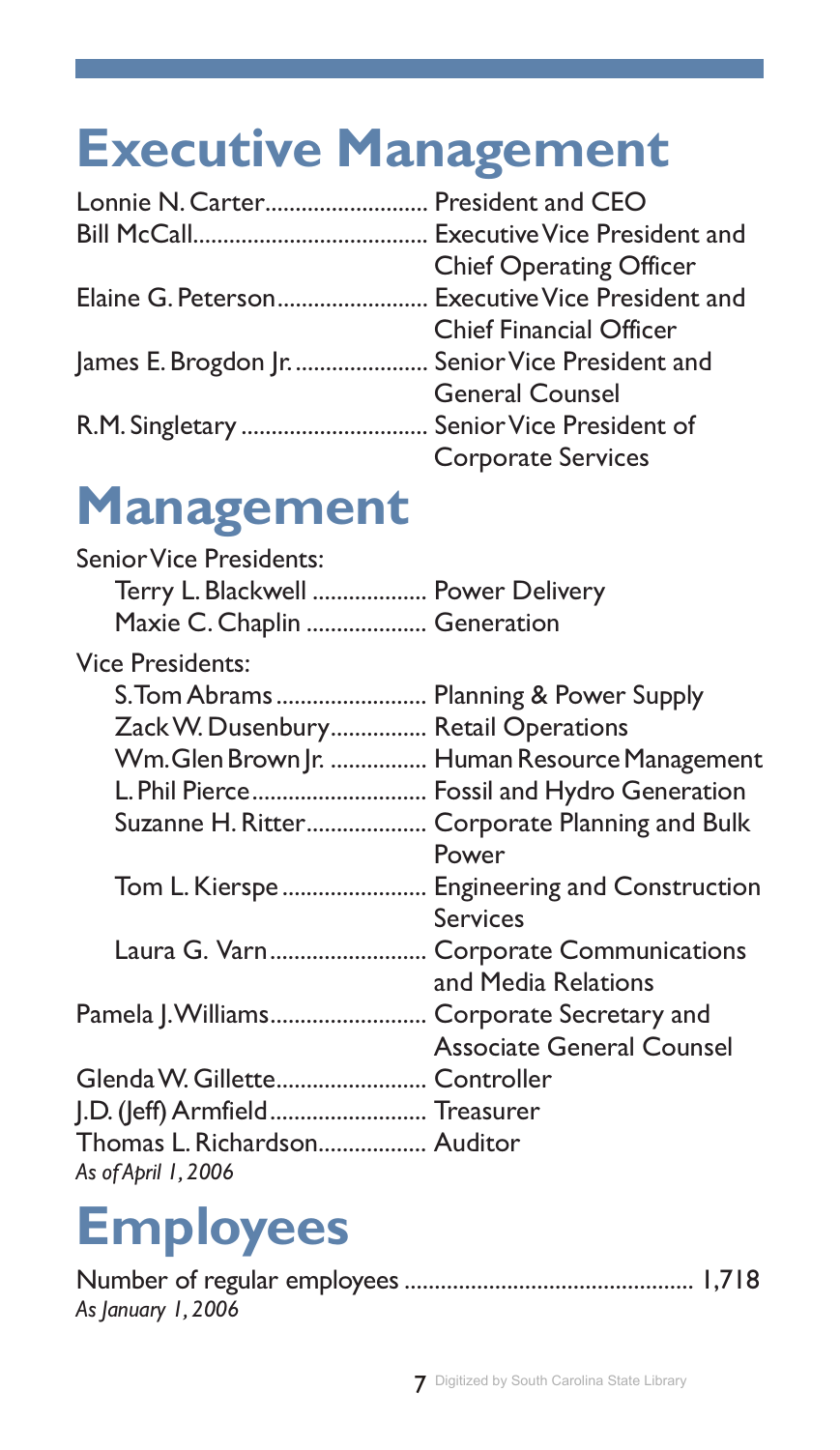### **Santee Cooper Regional Water System**

| Date construction began February 1993               |               |
|-----------------------------------------------------|---------------|
| Date construction completed September 1994          |               |
|                                                     |               |
| Commercial operation began Oct. 1, 1994             |               |
|                                                     |               |
|                                                     | per day (mgd) |
| (Capacity has been demonstrated at 36 mgd.          |               |
| Additional pumping capacity will be added as needed |               |
| to provide a firm capacity of 36 mgd.)              |               |
|                                                     |               |
| Size of elevated storage tank I million gallons     |               |
| Size of ground storage 5 million gallons            |               |
|                                                     |               |
| Water sold to:                                      |               |
| $\sim$ Circuit Course Courts                        |               |

- City of Goose Creek l
- **•** Berkeley County Water & Sanitation Authority
- · Moncks Corner Public Works Commission

| • Summerville Commissioners of Public Works |            |
|---------------------------------------------|------------|
|                                             |            |
|                                             |            |
|                                             | Dorchester |

#### **Lake Information**

|                                                            | <b>Lake Marion</b> | <b>Lake Moultrie</b> |
|------------------------------------------------------------|--------------------|----------------------|
| Acres                                                      | 100.607            | 59.874               |
| Maximum elevation                                          | 76.8 ft.           | $75.5$ ft.           |
| Gallons of water in Lakes Marion and Moultrie: 756 billion |                    |                      |
| Length of dams and dikes: 41 miles                         |                    |                      |
| Length of Tailrace Canal: 4 miles                          |                    |                      |
| Length of Diversion Canal: 6.5 miles                       |                    |                      |
| Pinopolis Lock: 75 ft. deep, 180 ft. long, 60 ft. wide     |                    |                      |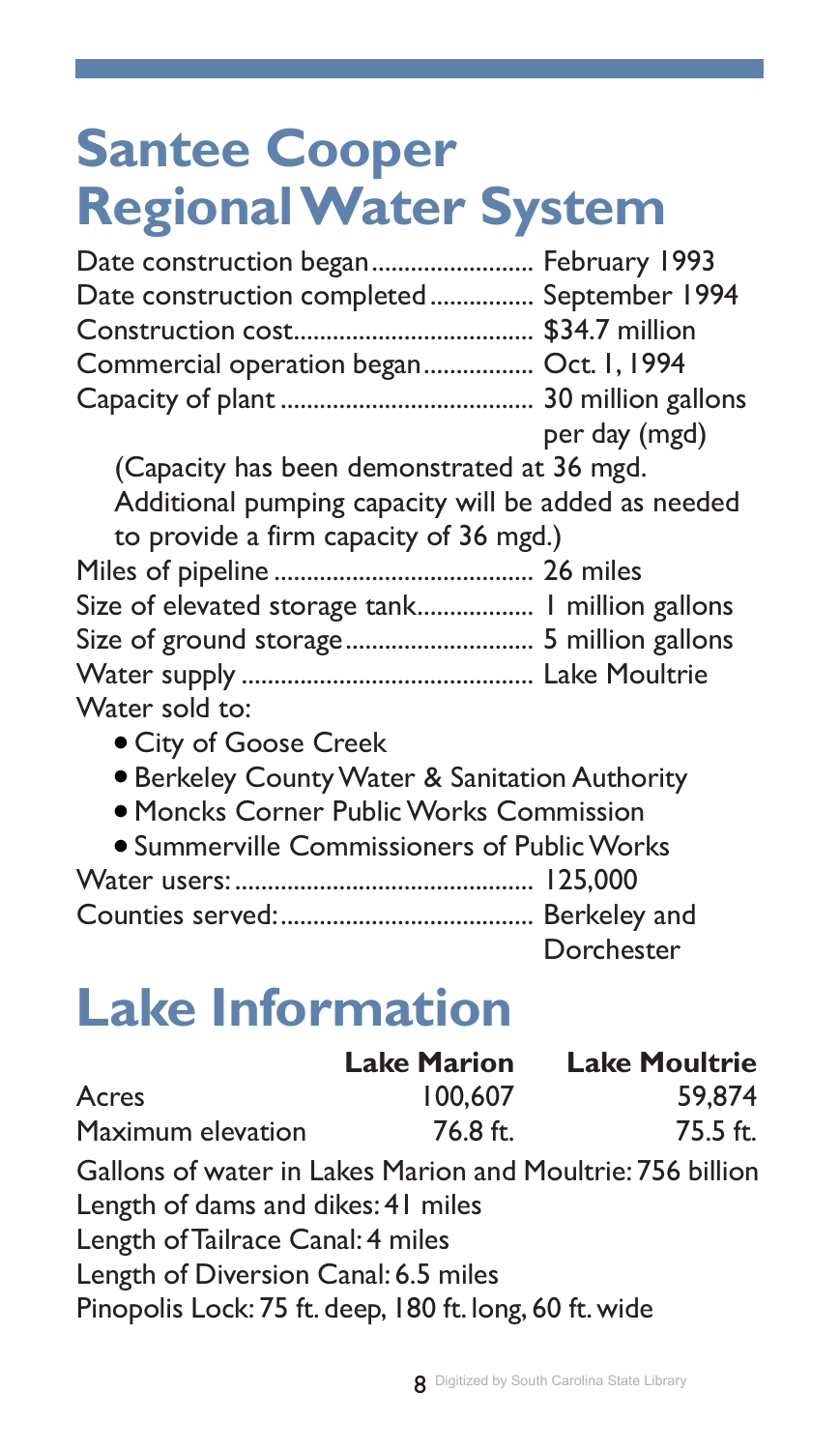### **Comparative Highlights**

|                                                     | 2005 | Percent<br>2004 Change |
|-----------------------------------------------------|------|------------------------|
|                                                     |      |                        |
| Power Generated (GWh)24, 16624,0650.4               |      |                        |
| Purchases, Net                                      |      |                        |
| Interchange, Etc. (GWh) 1,581  1,07032.3            |      |                        |
| <b>Territorial Energy</b>                           |      |                        |
| Requirements (GWh)25,74725,1352.4                   |      |                        |
| <b>Territorial Peak</b>                             |      |                        |
| Demand (MW) 5,371 5,088 5.3                         |      |                        |
| <b>Operating Revenue</b>                            |      |                        |
| (thousands of dollars)\$ 1,349,736\$ 1,151,009 14.7 |      |                        |

#### **Sources of Income – 2005 Percent**

| Residential, Commercial, |  |
|--------------------------|--|
|                          |  |
|                          |  |
|                          |  |
|                          |  |

| <b>Distribution of Income - 2005</b><br><b>Contract Contract</b> | <b>Percent</b> |
|------------------------------------------------------------------|----------------|
|                                                                  |                |
|                                                                  |                |
|                                                                  |                |
| $Taxes*$                                                         |                |
|                                                                  |                |
|                                                                  |                |

\*Does not include payments made from Special Reserve Fund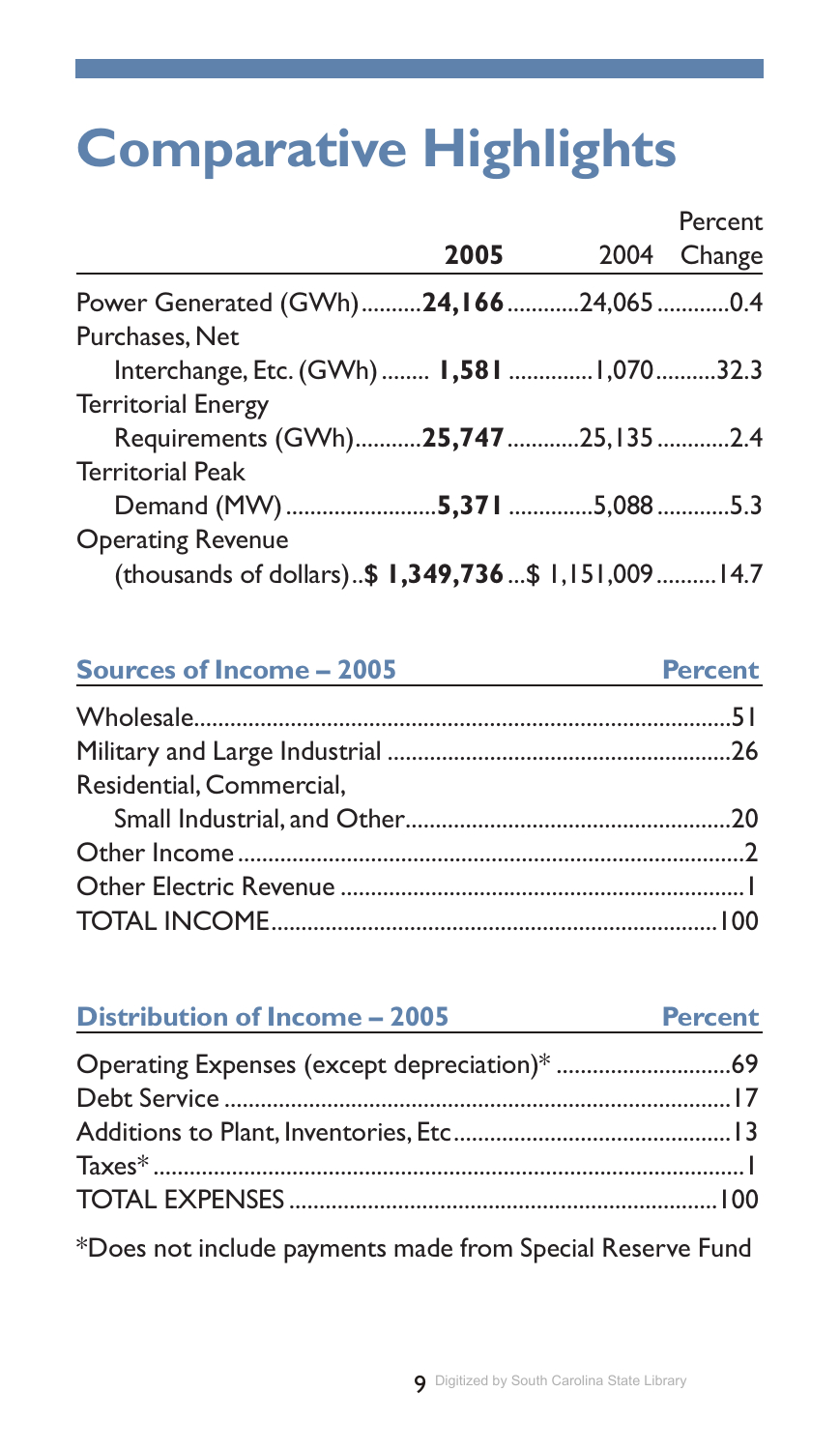### **Santee Cooper Power**

**Where It Comes From:**

| <b>Generating Facilities</b>                                                              | Location |
|-------------------------------------------------------------------------------------------|----------|
| <b>Jefferies</b><br>Hydro Units 1, 2, 3, 4, & 6Moncks Corner                              |          |
|                                                                                           |          |
| Jefferies Station                                                                         |          |
| <b>Grainger Station</b>                                                                   |          |
| Myrtle Beach Combustion Turbines                                                          |          |
| <b>Hilton Head Combustion Turbines</b>                                                    |          |
| <b>Winyah Station</b>                                                                     |          |
| V.C. Summer Nuclear Station    Jenkinsville<br>Santee Cooper's one-third ownership share. |          |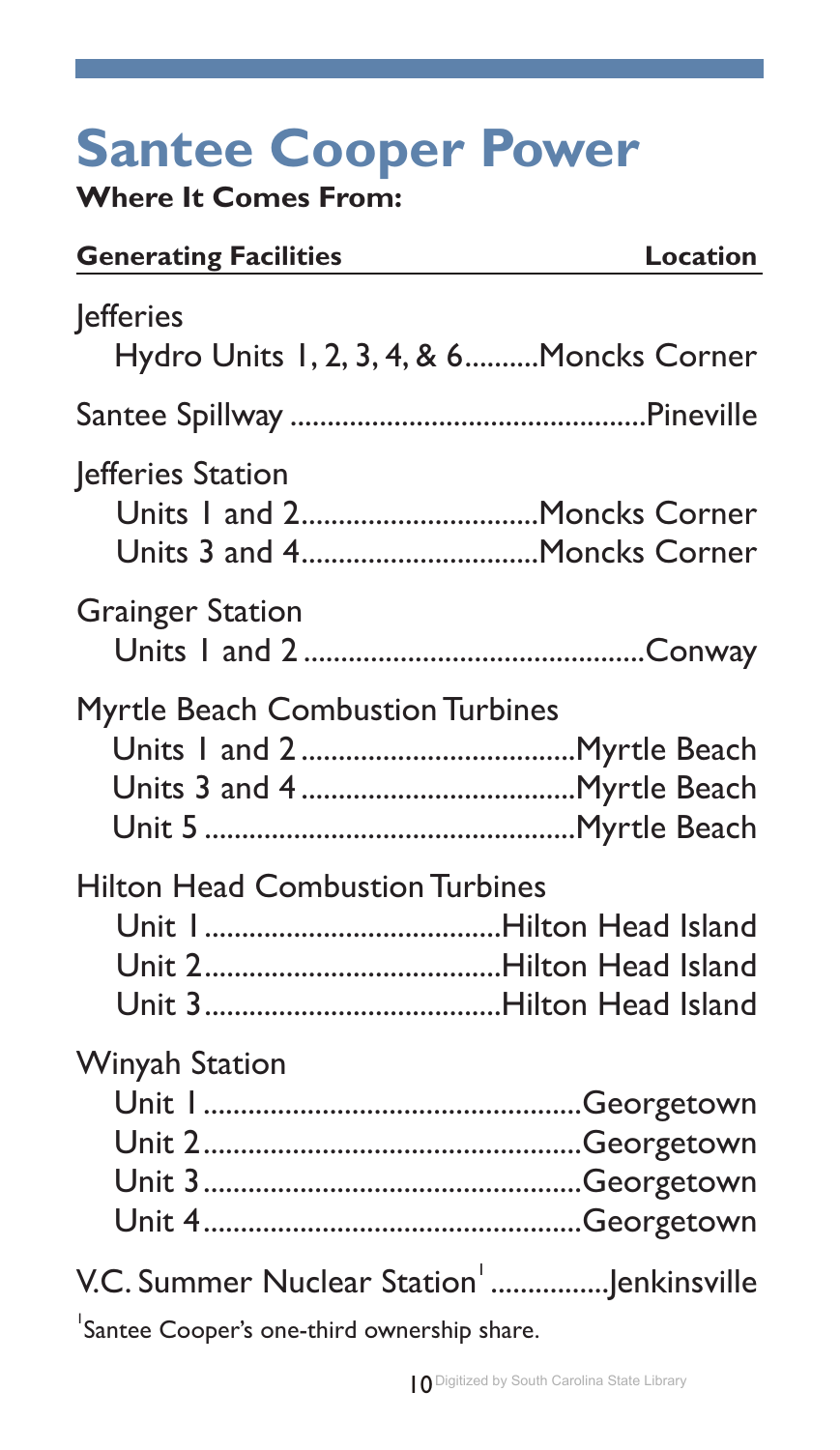| <b>Summer</b><br>Generating<br>Capability | Fuel                | <b>Began</b><br>Commercial<br>Operation |
|-------------------------------------------|---------------------|-----------------------------------------|
|                                           |                     |                                         |
|                                           |                     |                                         |
|                                           | 2 MW Hydro  1950    |                                         |
|                                           |                     |                                         |
|                                           |                     |                                         |
|                                           |                     |                                         |
|                                           |                     |                                         |
|                                           | 20 MW Oil/Gas  1962 |                                         |
|                                           |                     |                                         |
|                                           |                     |                                         |
|                                           |                     |                                         |
|                                           |                     |                                         |
|                                           |                     |                                         |
|                                           |                     |                                         |
|                                           |                     |                                         |
|                                           |                     |                                         |
|                                           |                     |                                         |
|                                           |                     |                                         |
|                                           |                     |                                         |
|                                           | 318 MWNuclear1983   |                                         |
|                                           |                     | Continued on pages 12-13                |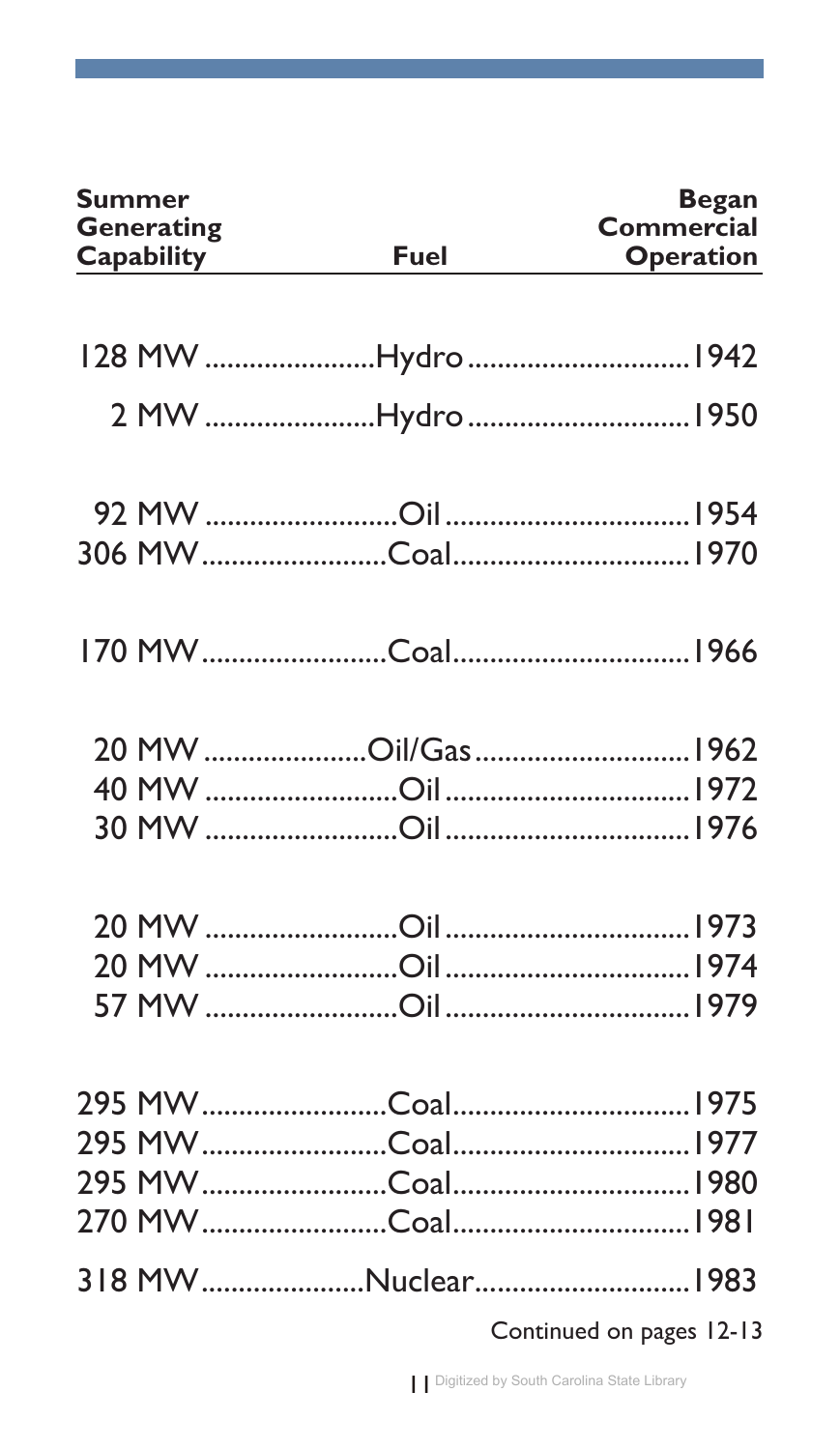### **Santee Cooper Power**

**Where It Comes From:**

| <b>Generating Facilities</b>             | Location |
|------------------------------------------|----------|
| Cross Station <sup>2</sup>               |          |
| Horry County Generating Station Conway   |          |
| Rainey Station                           |          |
| Lee County Generating StationBishopville |          |

2 Cross Units 3 and 4 are under construction. Unit 3 will add 600 MWs to Santee Cooper's system in 2007 with Unit 4 coming online with another 600 MWs in 2009.

| <b>Reliability</b> |                |
|--------------------|----------------|
| <b>Area rated</b>  | <b>Percent</b> |
|                    |                |
|                    |                |
|                    |                |

### **Safety**

In 2005, Santee Cooper had a 96.8 percent incident-free safety rating with 55 injuries and preventable motor vehicle accidents.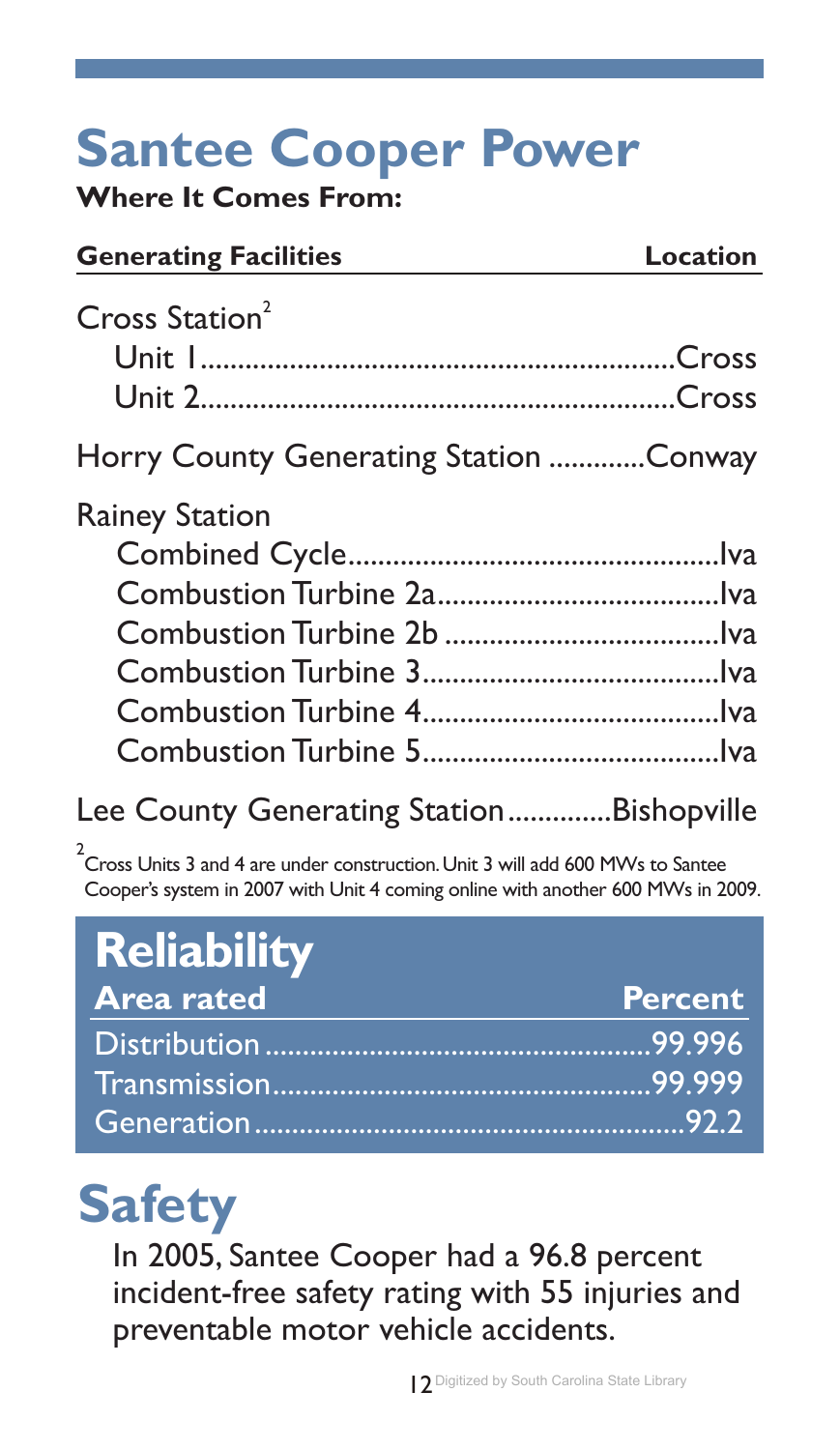| <b>Summer</b><br>Generating<br>Capability | Fuel                                                                                                                                                                                | Began<br>Commercial<br>Operation |
|-------------------------------------------|-------------------------------------------------------------------------------------------------------------------------------------------------------------------------------------|----------------------------------|
|                                           |                                                                                                                                                                                     |                                  |
|                                           |                                                                                                                                                                                     |                                  |
|                                           |                                                                                                                                                                                     |                                  |
|                                           | 3 MWLandfill methane gas <sup>3</sup> 2001                                                                                                                                          |                                  |
|                                           |                                                                                                                                                                                     |                                  |
|                                           |                                                                                                                                                                                     |                                  |
|                                           |                                                                                                                                                                                     |                                  |
|                                           |                                                                                                                                                                                     |                                  |
|                                           |                                                                                                                                                                                     |                                  |
|                                           |                                                                                                                                                                                     |                                  |
|                                           | 5 MWLandfill methane gas <sup>3</sup> 2005                                                                                                                                          |                                  |
|                                           | 4,487 MW-Total summer generating capability                                                                                                                                         |                                  |
| megawatts.                                | <sup>3</sup> The Richland County Generating Station, a landfill methane gas facility near Elgin,<br>began generating electricity in February 2006. Its generating capability is 5.5 |                                  |
|                                           | <b>Satisfaction Ratings</b>                                                                                                                                                         |                                  |

| Category <b>Category</b> | <b>Percent</b> |
|--------------------------|----------------|
|                          |                |
|                          |                |
|                          |                |
|                          |                |
| Overall 25.5             |                |
|                          |                |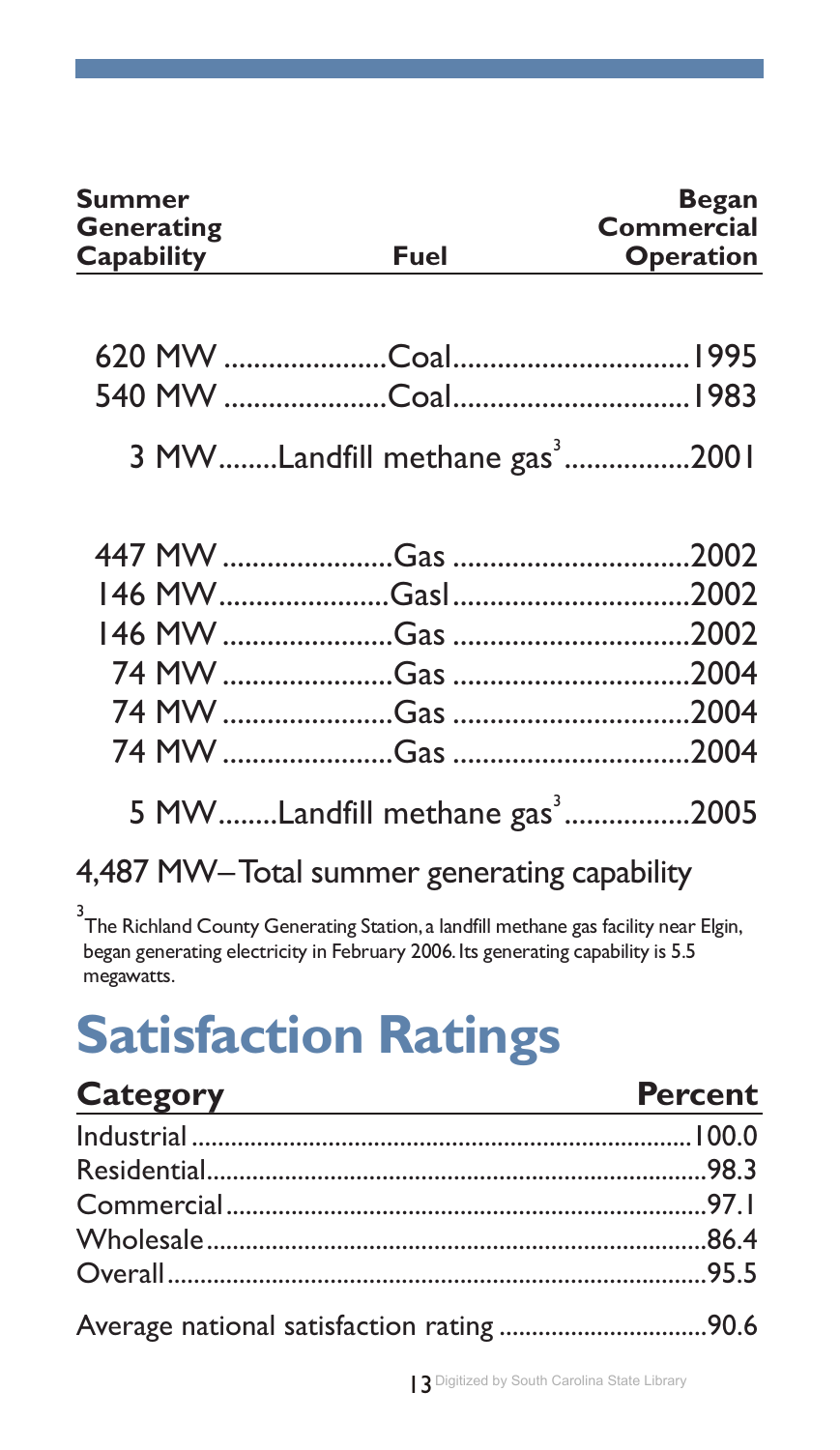### **Santee Cooper Power**

**Where It Goes: 2005 Energy Sales**

| <b>Customer Type</b>                                                 | Gigawatt-hour Number of | <b>Total Customers</b> |
|----------------------------------------------------------------------|-------------------------|------------------------|
|                                                                      |                         |                        |
| Military and Large Industrial 7,909 32                               |                         |                        |
| Residential, Commercial,<br>Small Industrial, and Other3,562 148,988 |                         |                        |
|                                                                      |                         |                        |

### 2005 Energy Sales (% Kilowatt-hours)

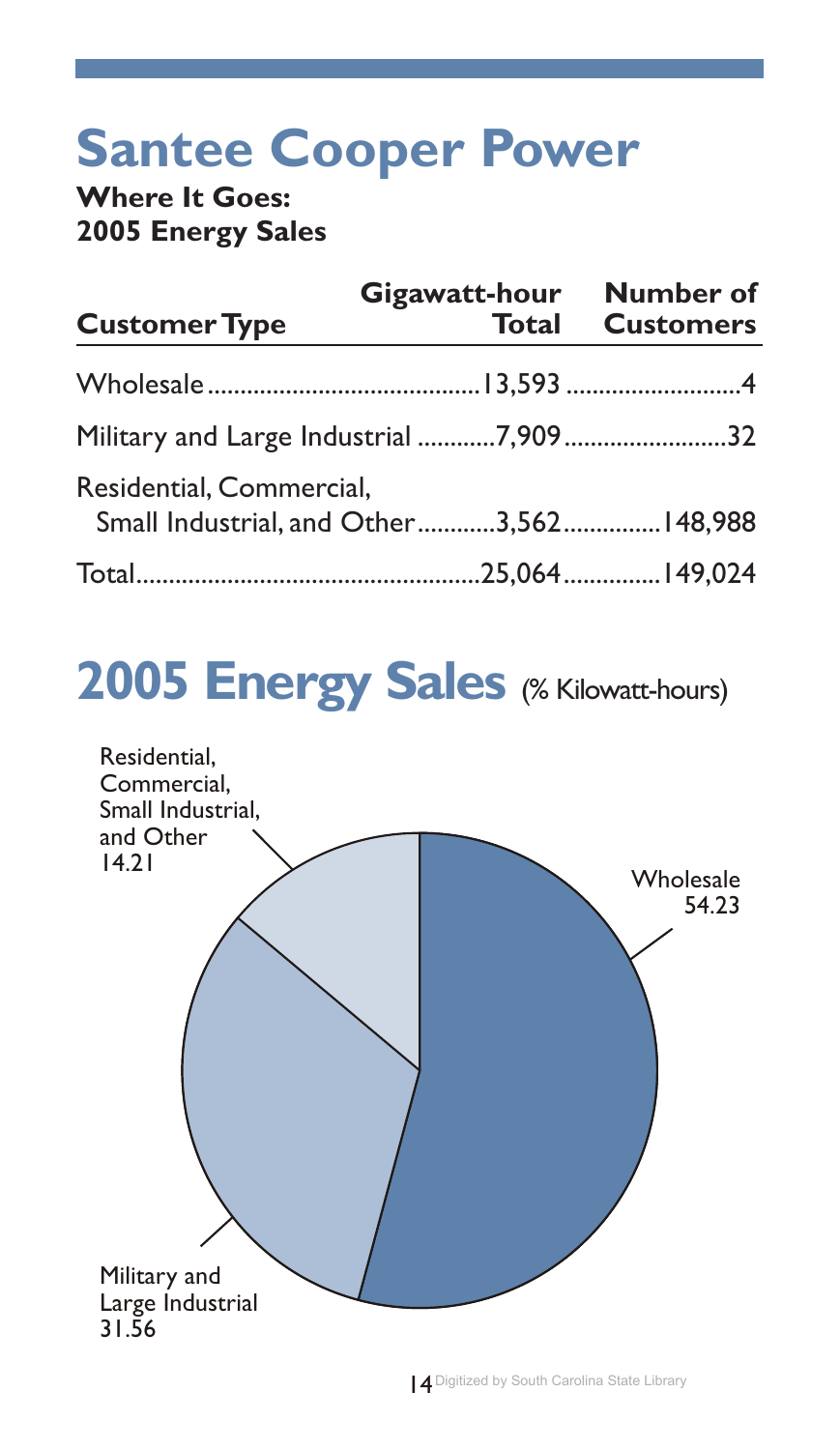### **Sales and System Peak Loads**

| Year | Sales*<br>(GWh) | <b>System Peak</b><br>(MW) |
|------|-----------------|----------------------------|
|      |                 |                            |
|      |                 |                            |
|      |                 |                            |
|      |                 |                            |
|      |                 |                            |
|      |                 |                            |
|      |                 |                            |
|      |                 |                            |
|      |                 |                            |
|      |                 |                            |

#### **Transmission and Distribution**

| <b>Central Electric Power System</b>     |  |
|------------------------------------------|--|
| Interconnections with Other Utilities 18 |  |
|                                          |  |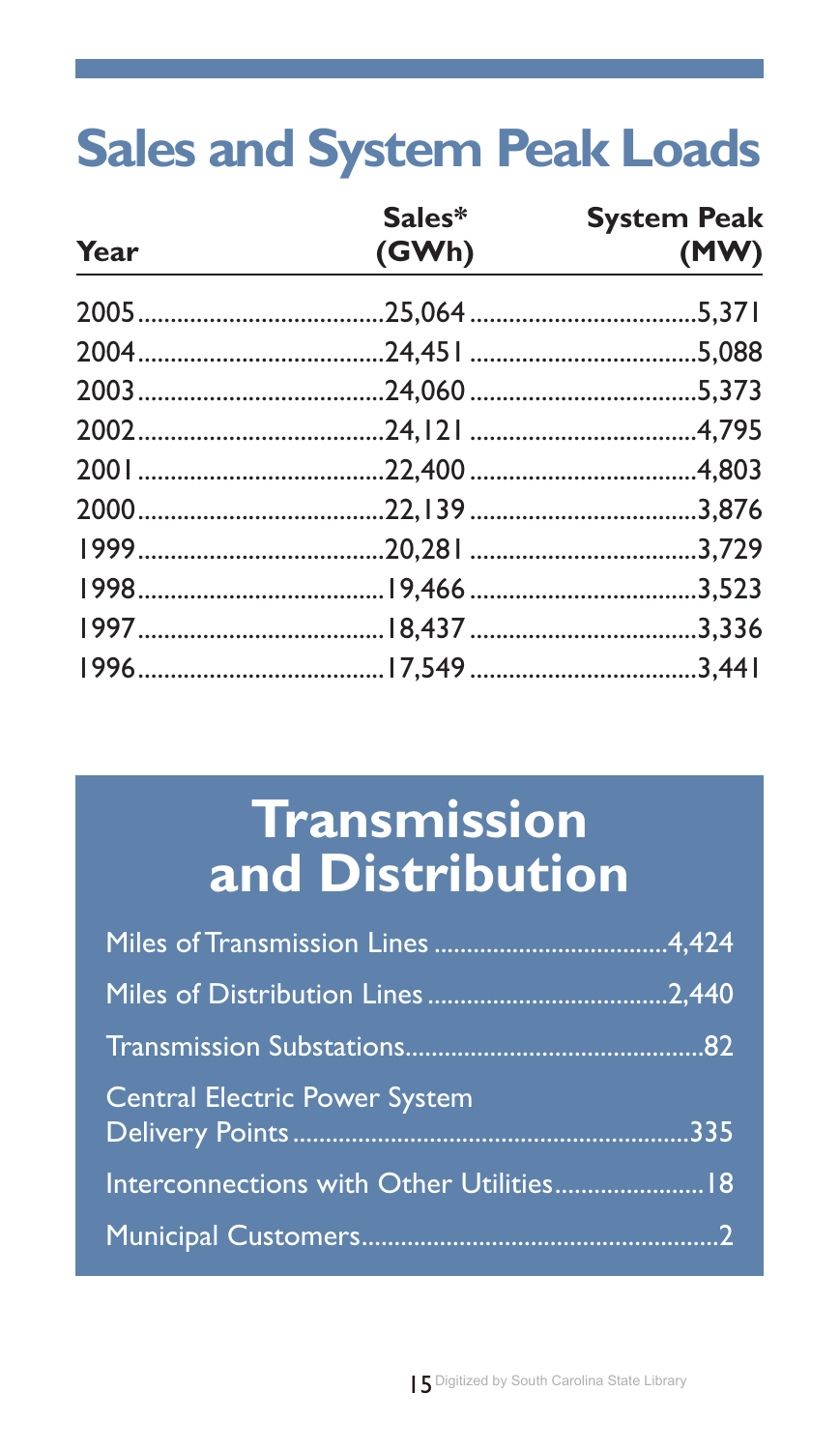## **Total Energy Supply**

**(Percentage)**

| Year | Hydro | Oil  | Coal  |
|------|-------|------|-------|
| 2005 | 1.85  | 0.21 | 72.86 |
| 2004 | 1.70  | 0.12 | 75.19 |
| 2003 | 2.67  | 0.10 | 75.73 |
| 2002 | 1.01  | 0.14 | 74.49 |
| 2001 | 0.96  | 0.23 | 79.79 |
| 2000 | 1.31  | 0.46 | 83.53 |
| 1999 | 1.45  | 0.72 | 81.57 |
| 1998 | 2.81  | 0.61 | 77.94 |
| 1997 | 2.84  | 0.15 | 80.25 |
| 1996 | 2.93  | 0.09 | 78.75 |

#### **Generation and Purchases**

**(Net Megawatt-hours in Thousands)**

| Year | Hydro | Oil | Coal   |
|------|-------|-----|--------|
| 2005 | 482   | 55  | 19,033 |
| 2004 | 432   | 31  | 19,160 |
| 2003 | 670   | 26  | 19.010 |
| 2002 | 253   | 35  | 18,628 |
| 2001 | 220   | 54  | 18.365 |
| 2000 | 301   | 106 | 19,133 |
| 1999 | 304   | 150 | 17.061 |
| 1998 | 571   | 125 | 15.849 |
| 1997 | 520   | 29  | 15.379 |
| 1996 | 522   | 17  | 14.487 |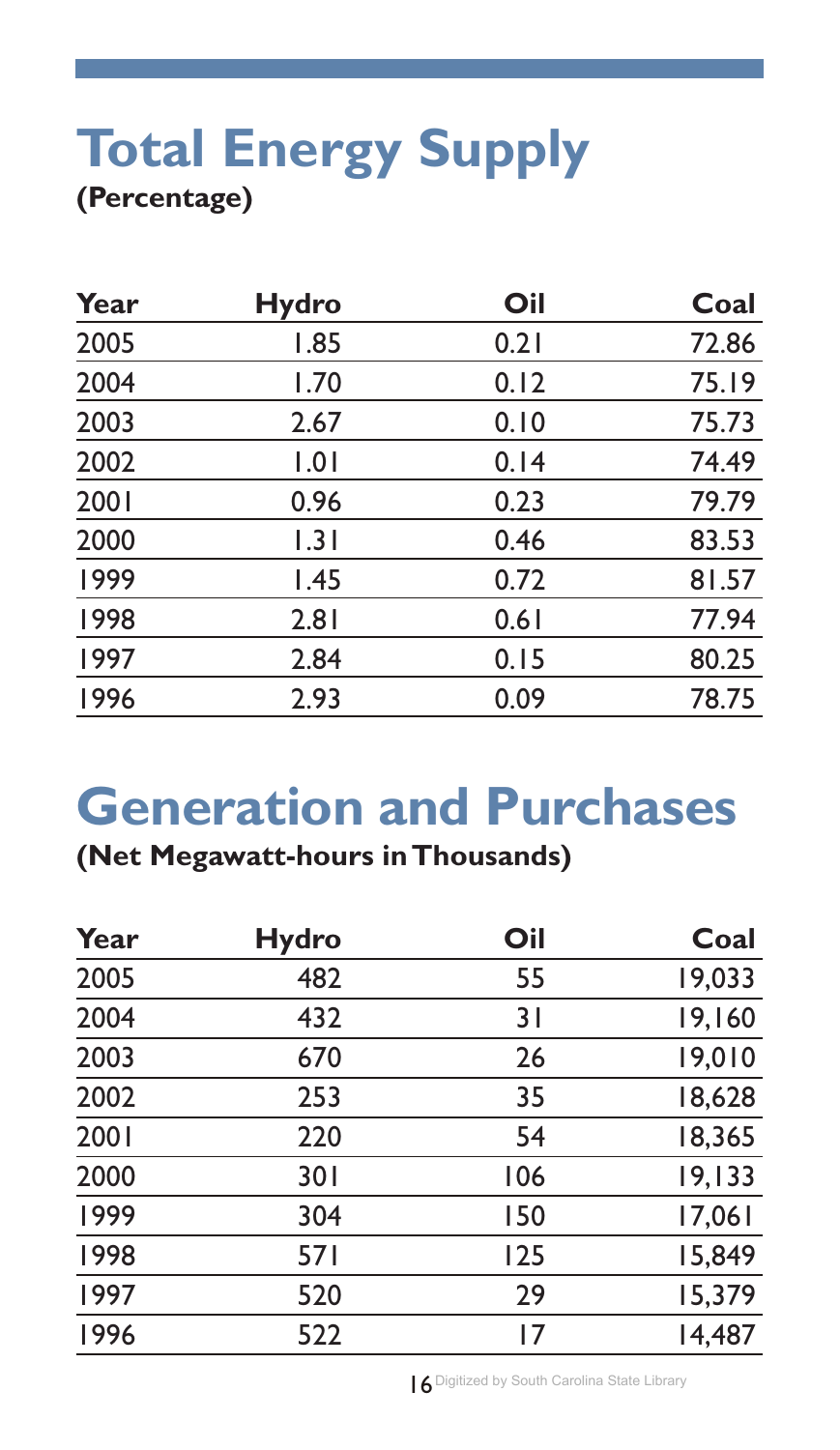| <b>Nuclear</b> | <b>Natural</b><br>Gas | Landfill<br>Methane<br>Gas | Purchases.<br><b>Net</b><br>Interchanges |
|----------------|-----------------------|----------------------------|------------------------------------------|
| 9.51           | 7.91                  | 0.17                       | 7.49                                     |
| 10.77          | 6.57                  | 0.09                       | 5.56                                     |
| 9.74           | 4.74                  | 0.09                       | 6.93                                     |
| 9.82           | 9.02                  | 0.06                       | 5.47                                     |
| 9.75           | 0.76                  | 0.02                       | 8.50                                     |
| 9.22           | *                     | *                          | 5.47                                     |
| 11.71          | *                     | $*$                        | 4.55                                     |
| 13.39          | $\ast$                | $\ast$                     | 5.25                                     |
| 12.59          | *                     | $*$                        | 4.29                                     |
| 12.91          | *                     | *                          | 5.40                                     |

\*Not Applicable

|                | <b>Natural</b> | Landfill<br>Methane | Purchases.<br><b>Net</b> |
|----------------|----------------|---------------------|--------------------------|
| <b>Nuclear</b> | Gas            | Gas                 | <b>Interchanges</b>      |
| 2.485          | 2.067          | 44                  | 1,957                    |
| 2,745          | 1.674          | 23                  | 1,417                    |
| 2.445          | 1,190          | 22                  | 1,738                    |
| 2,455          | 2,256          | 15                  | 1,367                    |
| 2.243          | 174            | 4                   | 1.956                    |
| 2, 113         | $\ast$         | $*$                 | 1.252                    |
| 2.450          | $\ast$         | $*$                 | 951                      |
| 2.723          | $\ast$         | $*$                 | 1.068                    |
| 2.412          | $\ast$         | $*$                 | 823                      |
| 2.375          | $\ast$         | $*$                 | 994                      |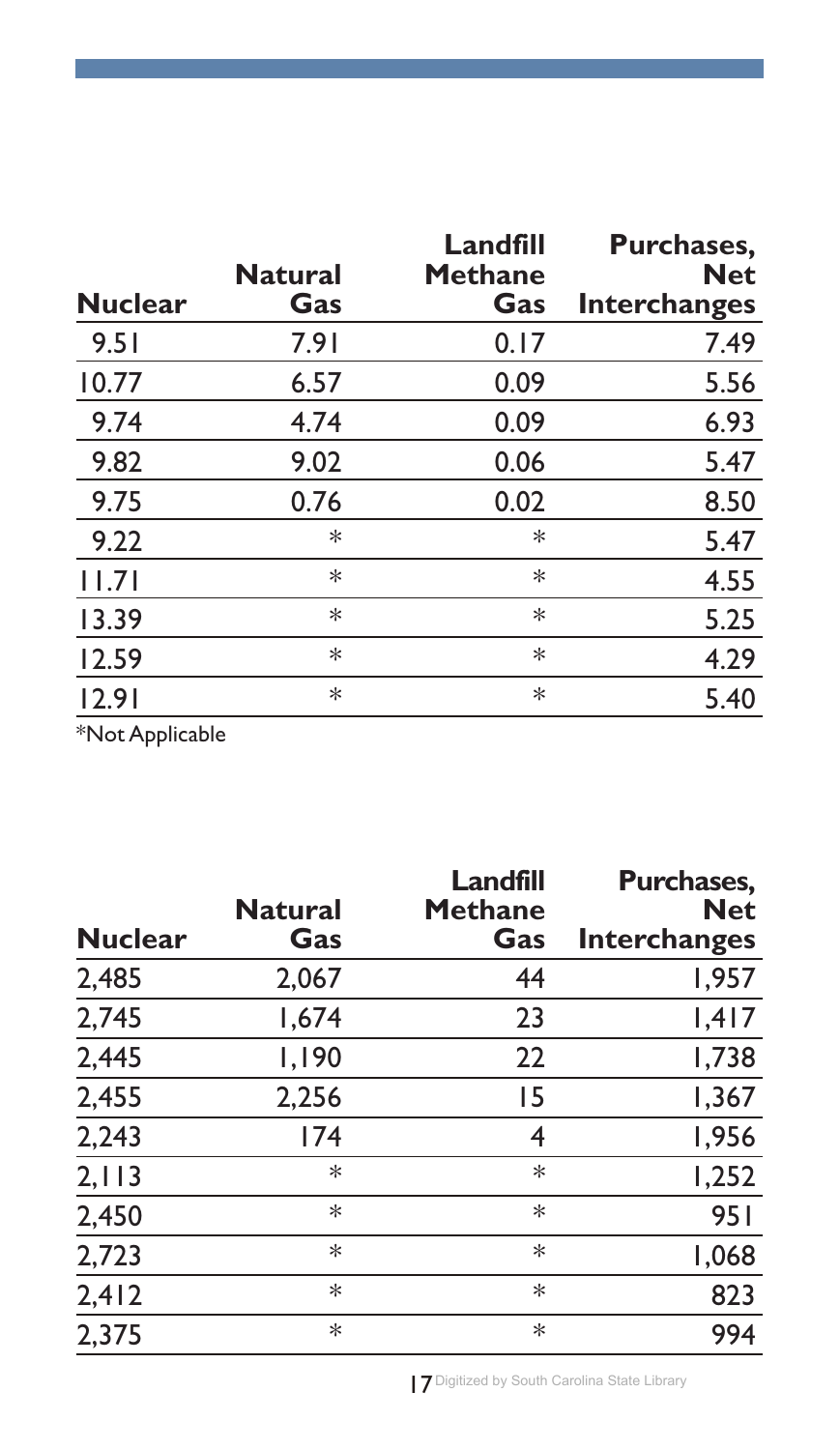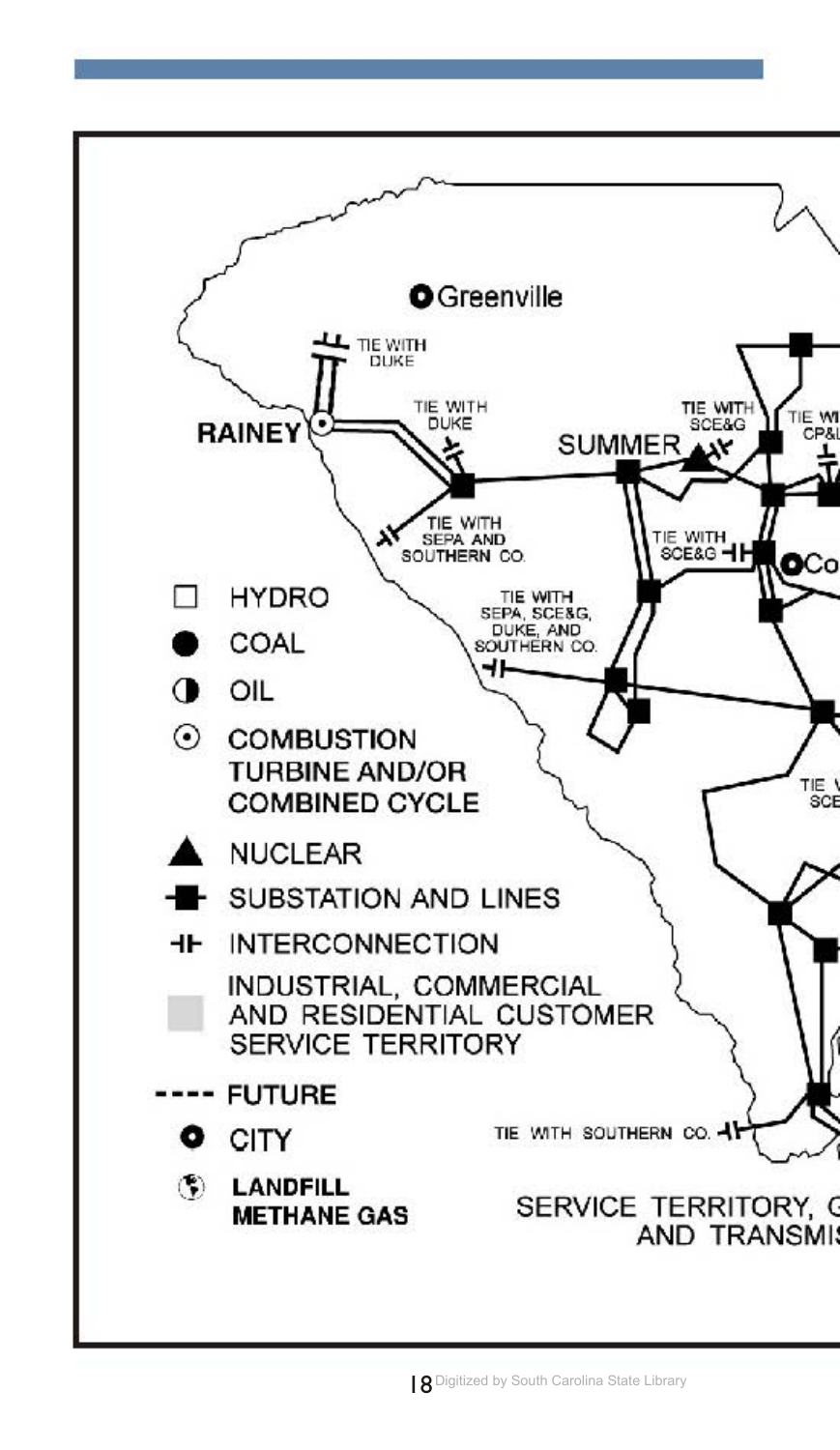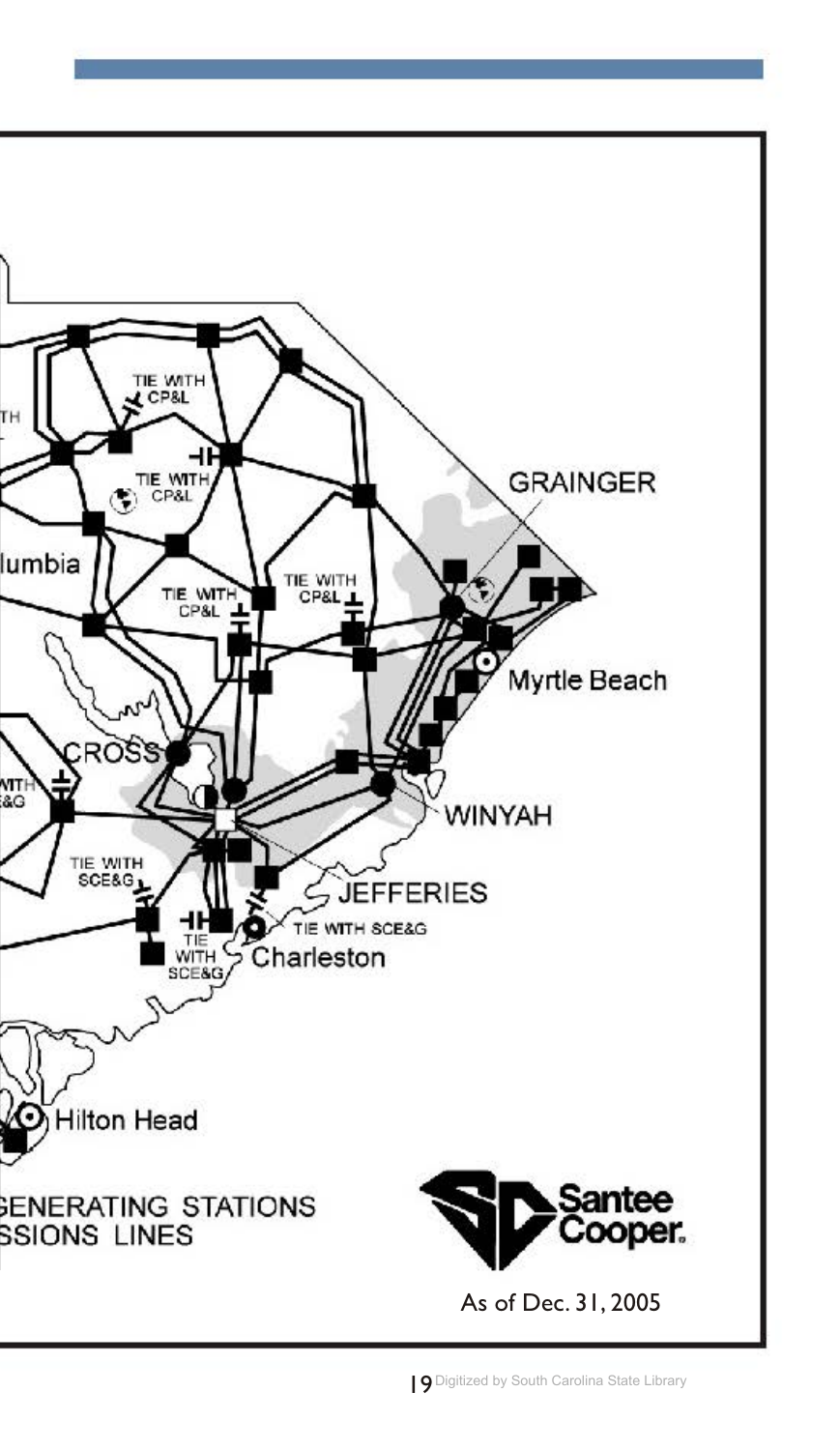### **GOFER**

GOFER, Give Oil For Energy Recovery, is Santee Cooper's used motor oil collection and recovery program. Santee Cooper started the GOFER program in 1990 to give Do-It-Yourselfers all over South Carolina a convenient place to properly dispose of used motor oil. All of the state's 46 counties have GOFER collection sites.

|                                                     | 2005 | 2004 | 2003 |
|-----------------------------------------------------|------|------|------|
| No. of collection                                   |      |      |      |
| No. of gallons<br>collected 876,823 900,352 931,265 |      |      |      |
| kWh conversion8.922.5519.648.1729.979.436           |      |      |      |
| .                                                   |      |      |      |

Do-it-yourself oil collections only.

#### **Green Power**

Green power is electricity generated by renewable resources like solar, wind and methane gas from decomposing garbage. These resources are replenished naturally and minimize harm to the environment.

|                                                   | Customers |
|---------------------------------------------------|-----------|
|                                                   |           |
| Green Power Partners <sup>2</sup> /Commercial 256 |           |
|                                                   |           |
| Customers reached through end COWET               |           |
|                                                   |           |

#### *www.scgreenpower.com*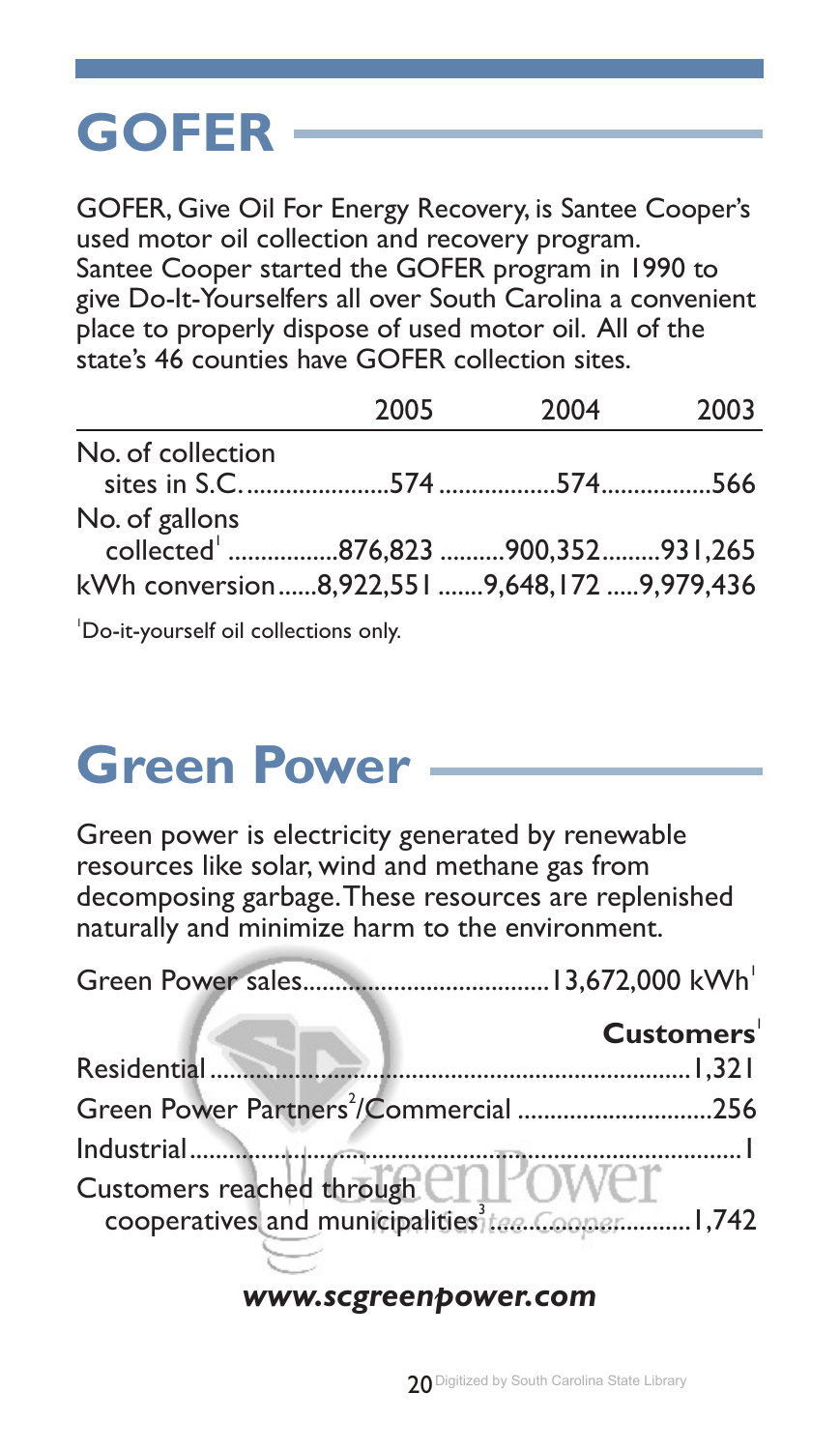| <b>County</b> Sites | <b>County</b> Sites | <b>County</b> Sites |  |
|---------------------|---------------------|---------------------|--|
| Abbeville 12        | Dillon  11          | Lexington13         |  |
| Aiken  16           | Dorchester13        | Marion7             |  |
| Allendale 5         | Edgefield9          | Marlboro11          |  |
| Anderson17          | Fairfield  10       | McCormick 4         |  |
| Bamberg9            | Florence18          | Newberry12          |  |
| Barnwell12          | Georgetown15        | Oconee15            |  |
|                     | Greenville 9        | Orangeburg25        |  |
| Berkeley 15         | Greenwood10         | Pickens 12          |  |
|                     |                     | Richland 14         |  |
| Charleston10        | Horry26             | Saluda 7            |  |
| Cherokee14          |                     | Spartanburg20       |  |
| Chester10           | Kershaw11           | Sumter 13           |  |
| Chesterfield10      | Lancaster 12        | Union 10            |  |
| Clarendon 14        |                     | Williamsburg22      |  |
| Colleton13          |                     | York17              |  |
| Darlington 15       |                     |                     |  |

#### *www.scgofer.org*

| Landfill                                         | <b>MW</b> | Commercial operation<br>date |
|--------------------------------------------------|-----------|------------------------------|
| Horry County Solid<br><b>Waste Authority</b>     | 3.3 MW    | September 2001               |
| Allied Waste Management's<br>Lee County Landfill | 5.4 MW    | February 2006                |

<sup>1</sup>Data as of Dec. 31, 2005.

<sup>2</sup>Green Power Partners are committed environmental stewards who have partnered with Santee Cooper in an effort to promote Green Power. To become a partner, these businesses agree to purchase a percentage of their electricity as green power.

#### **Customers offering Green Power**:

Aiken Electric Cooperative Marlboro Electric Cooperative Blue Ridge Electric Cooperative<br>Coastal Electric Cooperative Coastal Electric Cooperative Pee Dee Electric Cooperative<br>
Edisto Electric Cooperative Santee Electric Cooperative Edisto Electric Cooperative Santee Electric Cooperative<br>Fairfield Electric Cooperative Tri-County Electric Coopera Horry Electric Cooperative Tork Electric Cooperative Vork Electric Cooperative City of Georgetown Laurens Electric Cooperative Lynches River Electric Cooperative

Mid-Carolina Electric Cooperative<br>Palmetto Electric Cooperative Tri-County Electric Cooperative<br>York Electric Cooperative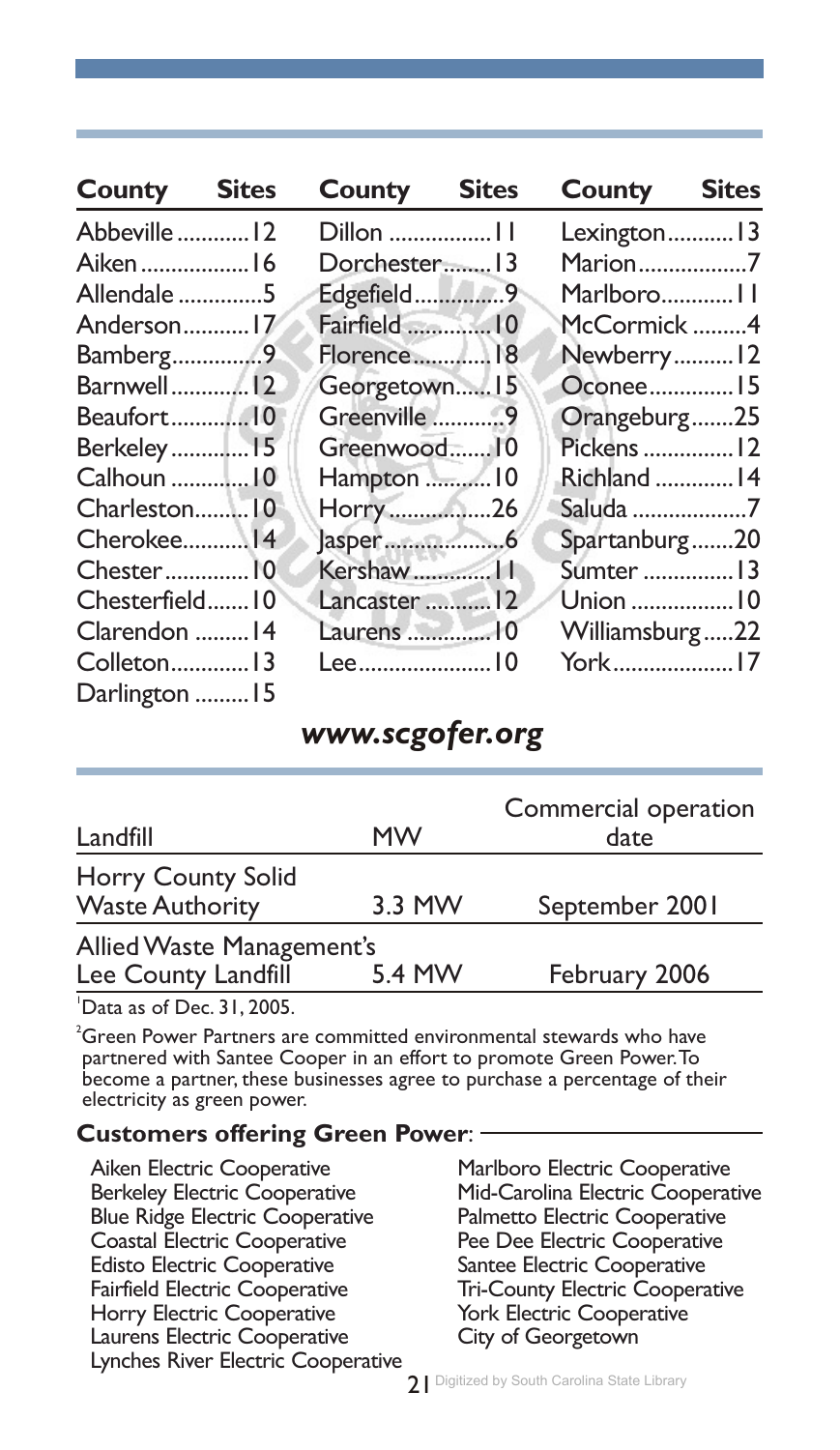#### **Miscellaneous Environmental Programs**

Santee Cooper, a public the environment, is dedicat-<br>power utility that recognizes ed to provide leadership, power utility that recognizes<br>its environmental responsibility and supports programs direction to protect South and techniques that protect Carolina's environment. and techniques that protect

resources and management<br>direction to protect South

The Wadboo conservation easement, 2,600 acres of Santee Cooper's Wadboo Creek property set aside in a permanent nondevelopment conservation easement, protects a bottom-land forest, unique limestone bluffs, eight miles of a freshwater creek and a Revolutionary War battle site.

Santee Cooper is currently building Units 3 and 4 at Cross Generating Station, a \$1.4 billion investment in the future energy needs of our state. There will be no net increase in regulated emissions as a result of these new units that will provide an additional 1,200 MWs to the Santee Cooper system.

State of the art environmental control technology at the state-owned electric and water utility is second to none with other public power utilities around the country. The expansive portfolio includes scrubbers to remove sulfur dioxide, SCRs to reduce nitrogen oxides and precipitators to remove particulate matter. To emphasize the point, there are more than 100 coal-fired units in operation in Georgia, South Carolina and North Carolina. Of those, there are seven scrubbers in those states, and Santee Cooper owns and operates five of them.

Santee Cooper continues to work closely with federal and state agencies by supporting environmental efforts and objectives. Examples include the ongoing support of the U.S. Fish & Wildlife Refuge located on Lake Marion and coordination with the S.C. Dept. of Natural Resources on fish passage efforts at Jefferies Hydro Station and the U.S.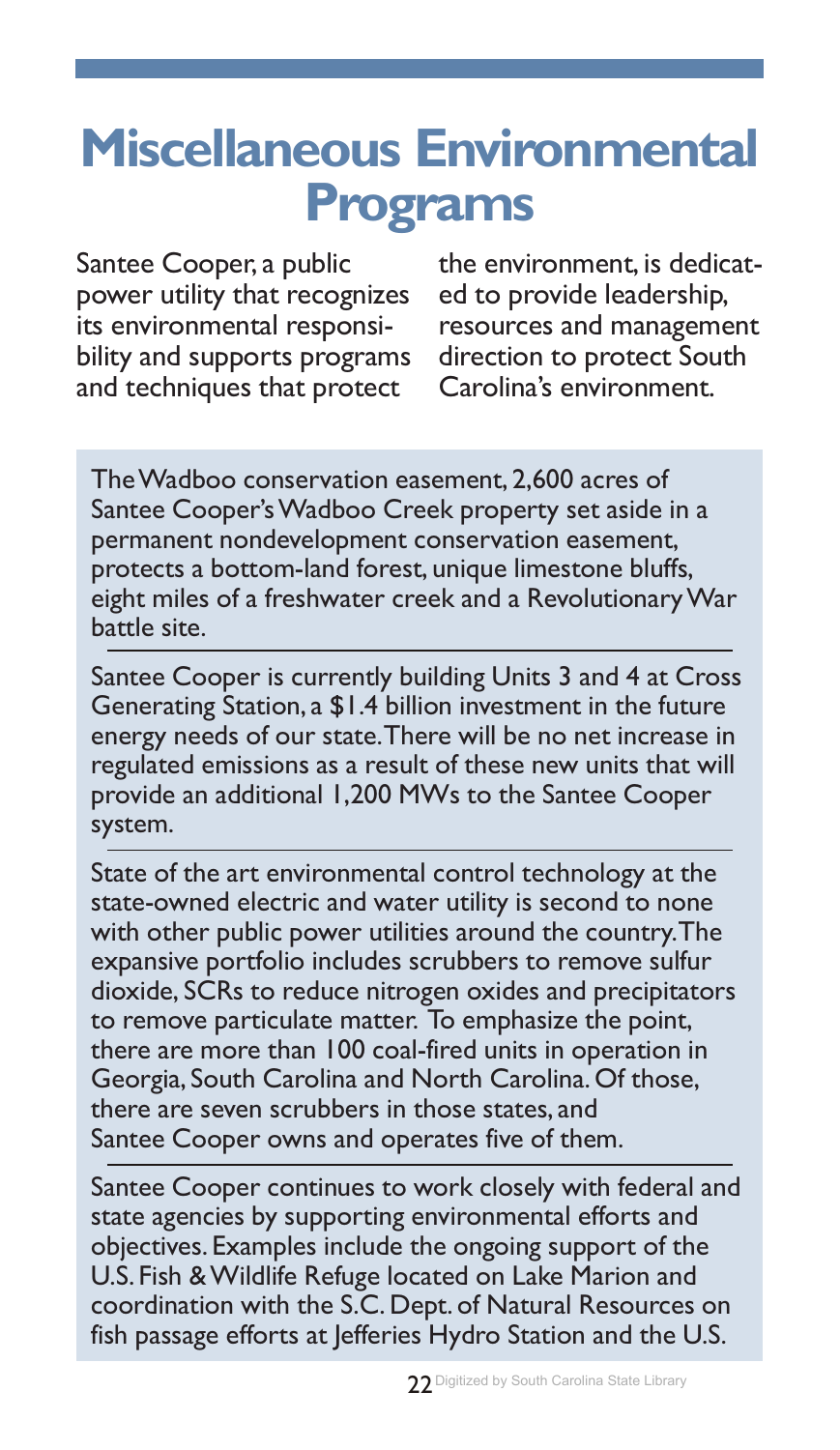collaborative fish passage endeavor has established the largest combined fish passage of American shad and blueback herring on the east coast of the United States and one of the largest and most robust commercial shad fisheries on the entire coast.

In early 2005, Santee Cooper announced a major economic development deal with American Gypsum in Georgetown, which will bring \$125 million in investment and several hundred jobs. Santee Cooper helped create a new industry that will use gypsum – a byproduct of the utility's environmental control technology – in their wallboard process. Using the gypsum in this manner means it will not be going to a landfill. In fact, 100 percent of Santee Cooper's gypsum is being recycled.

The utility's mosquito-control program is known as one of the leading mosquito-control operations in the Carolinas. In the five counties surrounding lakes Marion and Moultrie (Berkeley, Calhoun, Clarendon, Orangeburg and Sumter counties), Santee Cooper provides mosquito control services to these areas, making them more safe and comfortable to live, work and play.

Santee Cooper has 48 water monitoring stations located throughout the 160,000 acres of lakes Marion and Moultrie and all major tributaries. These monitoring points are sampled regularly for a wide variety of water quality parameters, with the data being used to assess the overall quality of the lakes and to identify potential problems.

Santee Cooper partners with POWER (Protect Our Wildlife at Every Right of Way) for Wildlife, a statewide program aimed at reducing the number of right of way acres requiring maintenance while at the same time encouraging wildlife habitat enhancement. More than 1,800 acres along the 4,400 miles of the utility's transmission corridors are now part of the POWER for Wildlife program. Santee Cooper's goal is to effectively manage these rights of way as well as ensure reliable power to the utility's customers.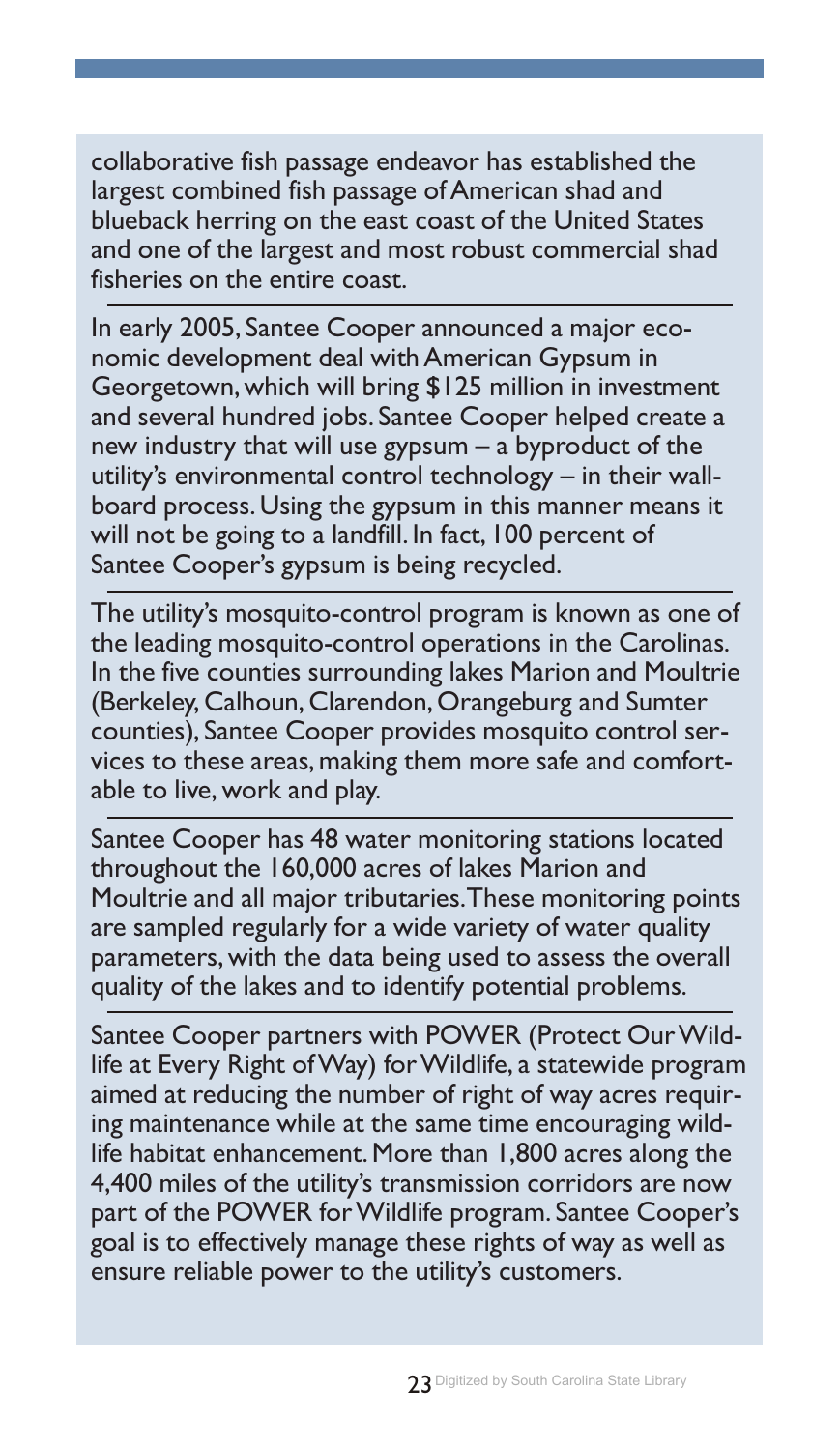#### **Customers**

#### **Wholesale Distribution Cooperatives**

Aiken Electric Cooperative Berkeley Electric Cooperative Black River Electric Cooperative Blue Ridge Electric Cooperative Broad River Electric Cooperative Coastal Electric Cooperative Edisto Electric Cooperative Fairfield Electric Cooperative Horry Electric Cooperative Laurens Electric Cooperative Little River Electric Cooperative Lynches River Electric Cooperative Marlboro Electric Cooperative Mid-Carolina Electric Cooperative Newberry Electric Cooperative Palmetto Electric Cooperative Pee Dee Electric Cooperative Santee Electric Cooperative Tri-County Electric Cooperative York Electric Cooperative

#### **Municipal Customers**

Bamberg Georgetown

#### **Retail Customers Served Directly**

Santee Cooper owns distribution facilities in two noncontiguous areas covering portions of Berkeley, Georgetown and Horry counties. These service areas include 2,440 miles of distribution lines.

#### **Large Industrial Customers**

Santee Cooper directly serves the Charleston Air Force Base and 30 large industrial customers with 32 premises.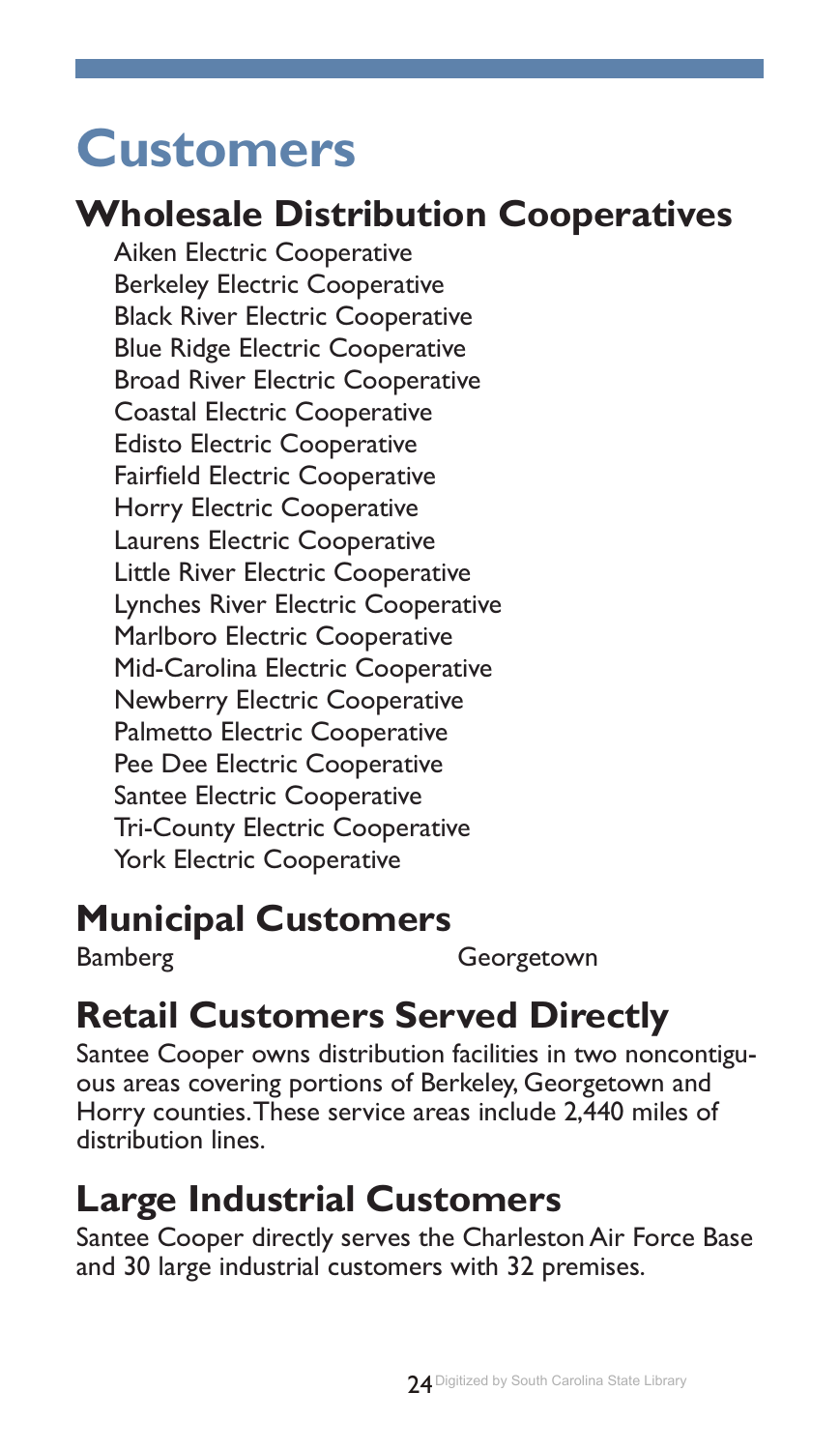### **Glossary of Terms**

**Alternating Current (AC)** - Electricity that flows alternately in one direction, then in the other at a specified frequency. That frequency standard in the U.S. is 60 cycles per second.

**Ampere** - The unit of measurement of electrical current flow. It is based upon the quantity of electrons flowing through a conductor past a given point in one second.

**Bond** - An interest-bearing promise to pay a specified sum of money, the principal amount, due on a specific date.

**Btu (British Thermal Unit)** - The standard unit for measuring quantity of heat energy, such as the heat content of fuel. It is the amount of heat energy necessary to raise the temperature of one pound of water one degree Fahrenheit.

**Capacity** - The load for which a generating unit, generating station, or other electrical apparatus is rated.

**Circuit** - A conductor or a system of conductors through which an electric current flows.

**Coal** - America's most abundant fossil fuel resource. Of Santee Cooper's 2005 total power supply, almost 73 percent was provided by coal-fired generation.

**Combustion Turbine** - A jet-type turbine engine which burns gas or oil and propels a generator to produce electricity.

**Co-ops (Electric Membership Cooperatives)** - Originated in the 1930s as "cooperatives," co-ops are member-owned electric systems located originally in rural areas.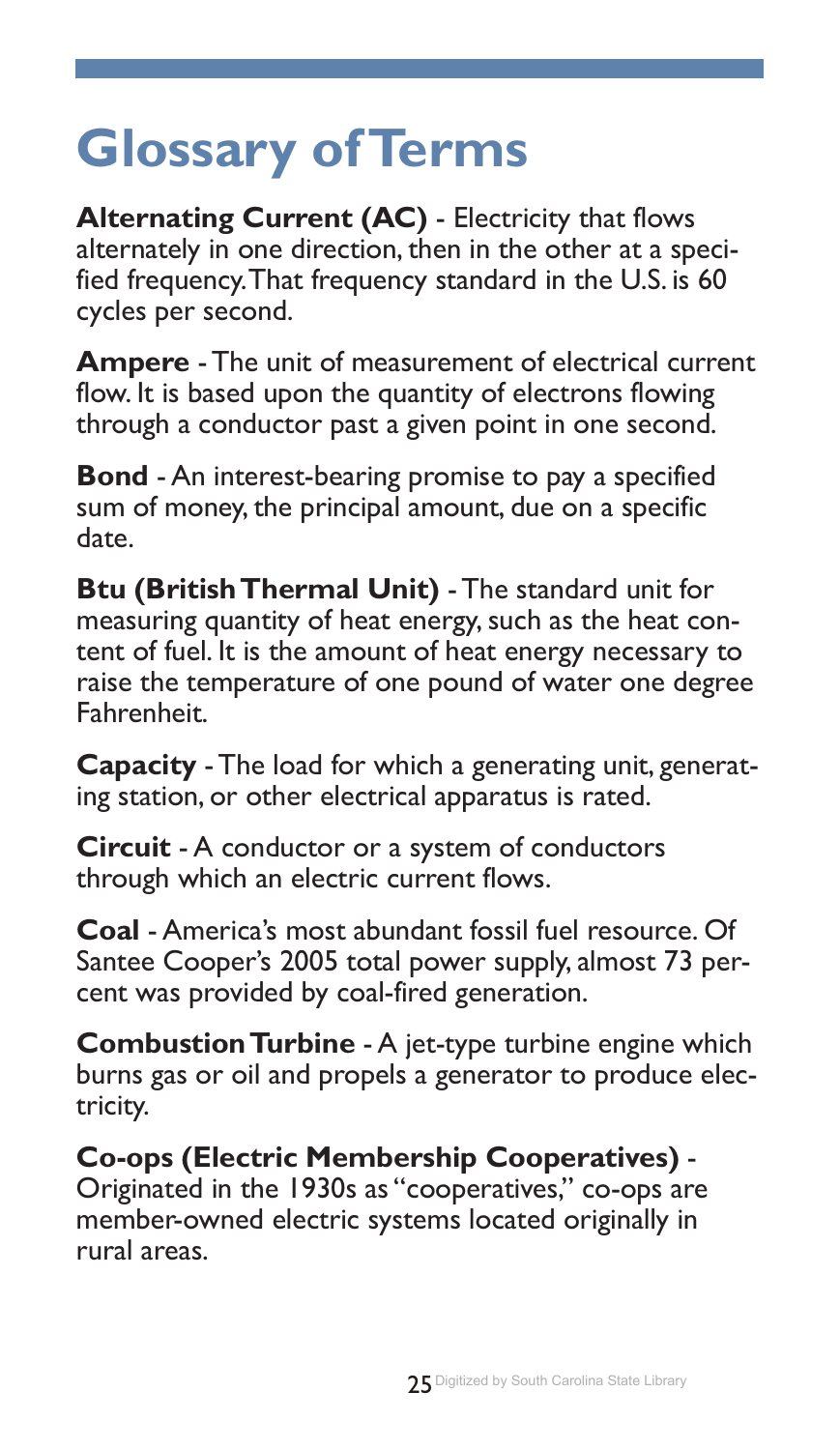**Cost of Service** - Basis upon which rates for all customer classes are classified by Santee Cooper so that each customer group is charged for power according to what it costs to serve that group.

**Degree Day** - A degree day is a tool for comparing heating or cooling energy use to variations in weather. The concept of degree days assumes that at 65 degrees Fahrenheit a home will need neither heating nor cooling. It is also assumed, therefore, that when outside temperature rises above or falls below 65 degrees, energy will be needed to cool or heat the home.

For example, if on a particular day the average temperature is 80 degrees Fahrenheit, that day will have 15 cooling degree days.  $(80-65 = 15)$ . Conversely, if the average temperature that day is 45 degrees Fahrenheit, it will have 20 heating degree days.  $(65-45 = 20)$ . Degree days are also cumulative so that the number of heating and cooling degree days for one year is the sum of the degree days for each day of that year.

Because energy use is reasonably constant for a given number of degree days, degree days can be used to estimate a building's heating and cooling requirements. Therefore, comparing the number of degree days from one month to another may give an indication of the amount of energy a family will have to purchase to heat and cool its home.

The chart on the next page compares degree day information for 2004 and 2005. It gives you a good idea of how hot or cold it's been.

**Demand** - The rate at which electric energy is delivered to or by a system, part of a system or a piece of equipment. It is expressed in kilowatts at a given instant or averaged over any designated period of time. The primary source of "demand" is the power-consuming equipment of the customers.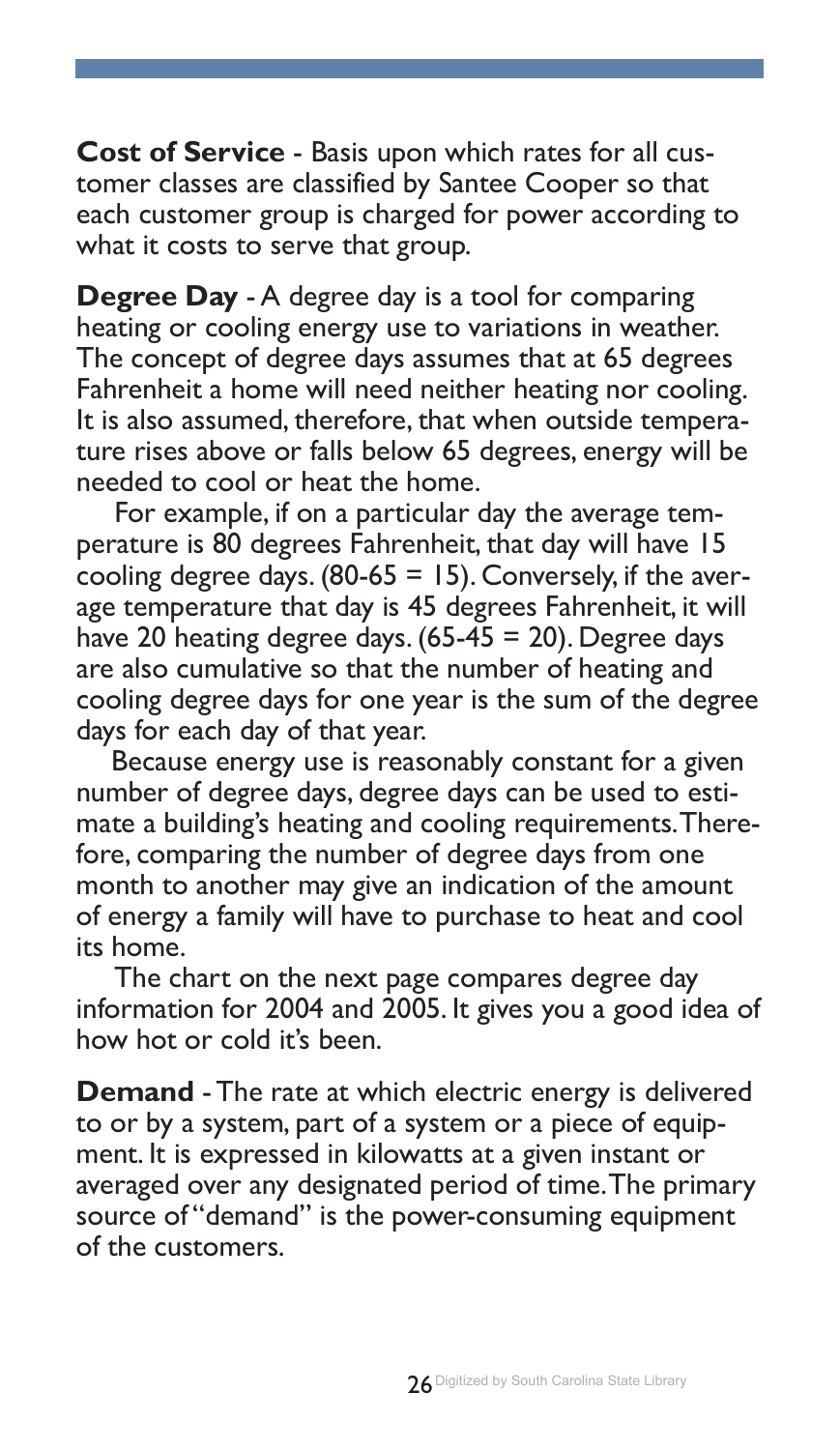#### **Degree Day Information Recorded In Santee Cooper Service Area**

|              |             | <b>Heating</b><br><b>Degree</b><br>Days |                | Cooling<br><b>Degree</b><br>Days |
|--------------|-------------|-----------------------------------------|----------------|----------------------------------|
| Month        | 2005        | 2004                                    | 2005           | 2004                             |
| January      | 567         | 724                                     | $\mathbf 0$    | 0                                |
| February     | 513         | 582                                     | $\mathbf 0$    | 0                                |
| March        | 400         | 332                                     | $\mathbf 0$    | 0                                |
| April        | 175         | 117                                     | 10             | 32                               |
| May          | 36          | 18                                      | 85             | 278                              |
| June         | $\mathbf 0$ | 0                                       | 332            | 399                              |
| July         | $\mathbf 0$ | 0                                       | 512            | 448                              |
| August       | $\mathbf 0$ | 0                                       | 455            | 355                              |
| September    | $\mathbf 0$ | 0                                       | 382            | 271                              |
| October      | 113         | 27                                      | 135            | 44                               |
| November     | 245         | 308                                     | $\overline{7}$ | 8                                |
| December     | 581         | 481                                     | $\mathbf 0$    | 7                                |
| <b>TOTAL</b> | 2,630       | 2,589                                   | 1.918          | 1.842                            |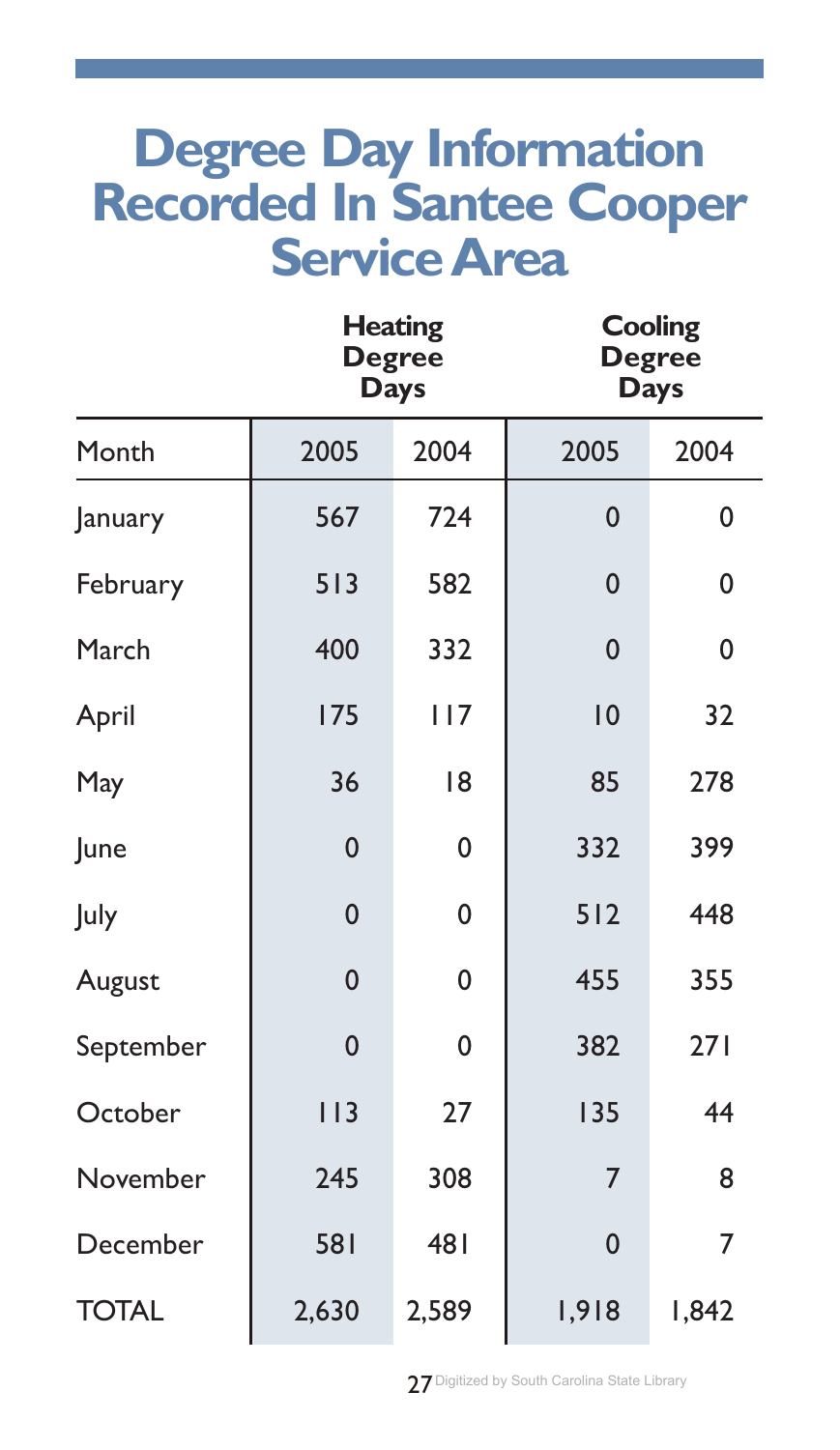**Demand Charge** - The specified charge to be billed on the basis of demand, under an applicable rate schedule or contract. Demand charges are designed to recover fixed costs of service.

**DOE** - Department of Energy.

**Direct Current (DC)** - Electricity that flows continuously in one direction.

**Distribution** - The process of delivering electric energy from convenient points on the transmission or bulk power system to the consumers.

**Economic Rule Curve** - The elevation above mean sea level at which Santee Cooper seeks to maintain Lake Marion on a yearround basis. From the maximum of about 76 feet in June, the levels are lowered gradually to approximately 72.2 feet in January. This provides a "pocket" to accommodate the heavy inflows from the 15,000 square-mile watershed which occur in the spring. This rule curve has been established as the ideal elevation for the most economical use of lake water.

**Electric Heat Pump** - A year-round air-conditioning and heating system which utilizes the refrigerant cycle to provide heating as well as cooling. During the cooling cycle, it operates as a conventional air-conditioning system to remove heat from the cooled area. During the heating season, it automatically reverses the cycle to extract heat from outdoor air and transfer it to the heated area.

**Energy Management** - The technology involving the analysis of energy use resulting in appropriate techniques and methods to ensure more efficient utilization of energy resources.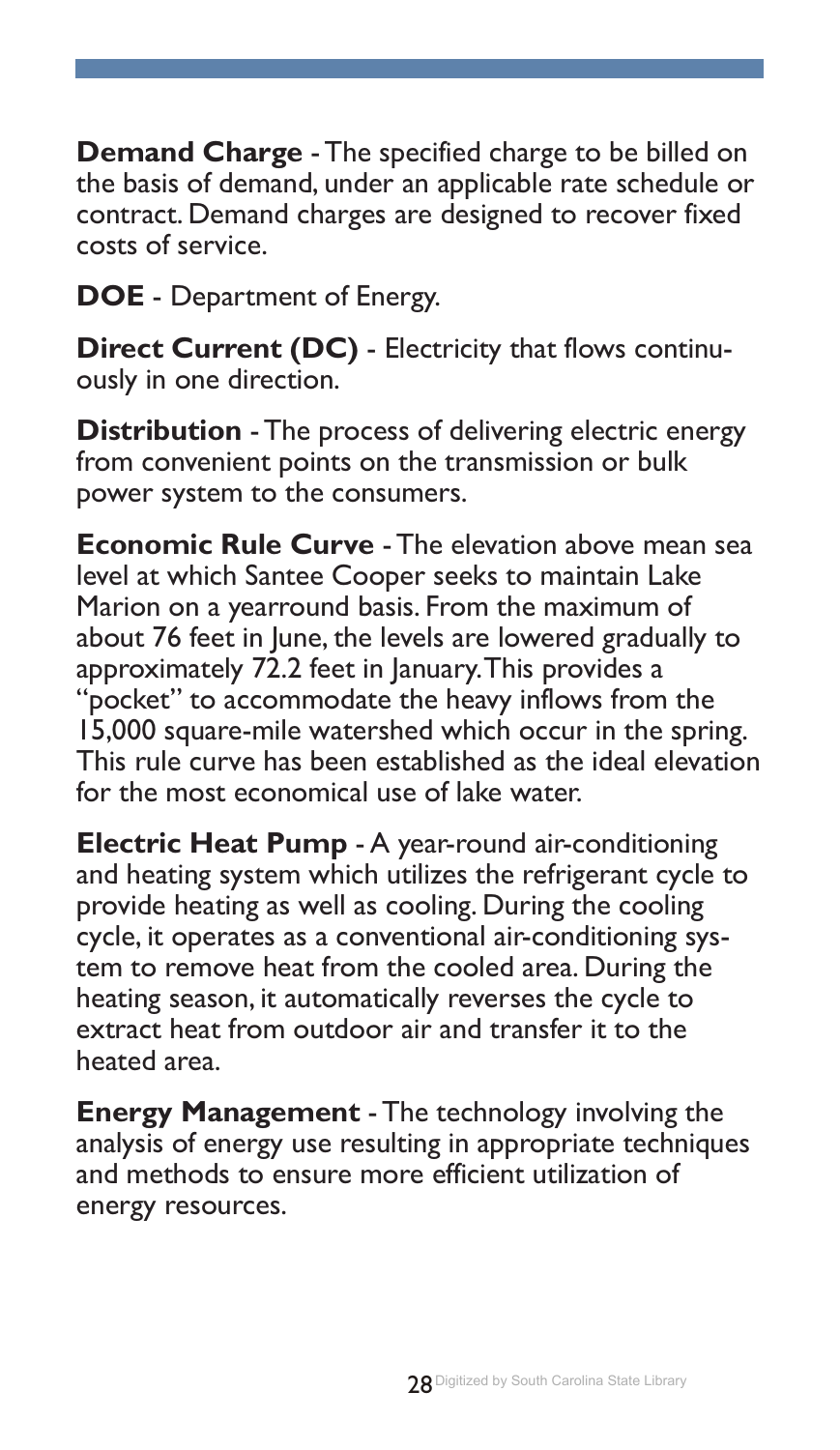**FERC (Federal Energy Regulatory Commission)** - This agency has regulatory authority over the safety of Santee Cooper's dams and dikes.

**Fission** - The nuclear reaction whereby the nucleus of an appropriate type atom, after capturing a neutron, splits into two or more nuclei of lighter elements, with the resulting release of substantial amounts of energy.

**Fossil Fuel** - Fuels used in generation such as coal, oil and natural gases, which are also called conventional fuels.

**Fuel Adjustment** - An adjustment of the amount of the monthly power bill based upon variances in the cost of fuel used in generation from a specified base amount per unit.

**Fusion** - The nuclear reaction which occurs when two lighter nuclei combine to form a heavier nucleus with the resulting release of energy.

**Gigawatt (GW)** - One million kilowatts or one billion watts.

**Gigawatt-hour (GWh)** - The unit of electric energy equal to one gigawatt (1 million watts) of power flowing through an electric circuit steadily for one hour.

**Good Cents Programs** - Santee Cooper customer service programs designed to encourage the efficient use of energy. These include an energy-efficient home program, a low-interest loan program for residential customers adding conservation measures to their homes, and a heating and cooling equipment load calculation service. A Good Cents program is also available for commercial customers.

**Hydro** - A term used to identify a type of generating station in which turbine generators are driven by water power.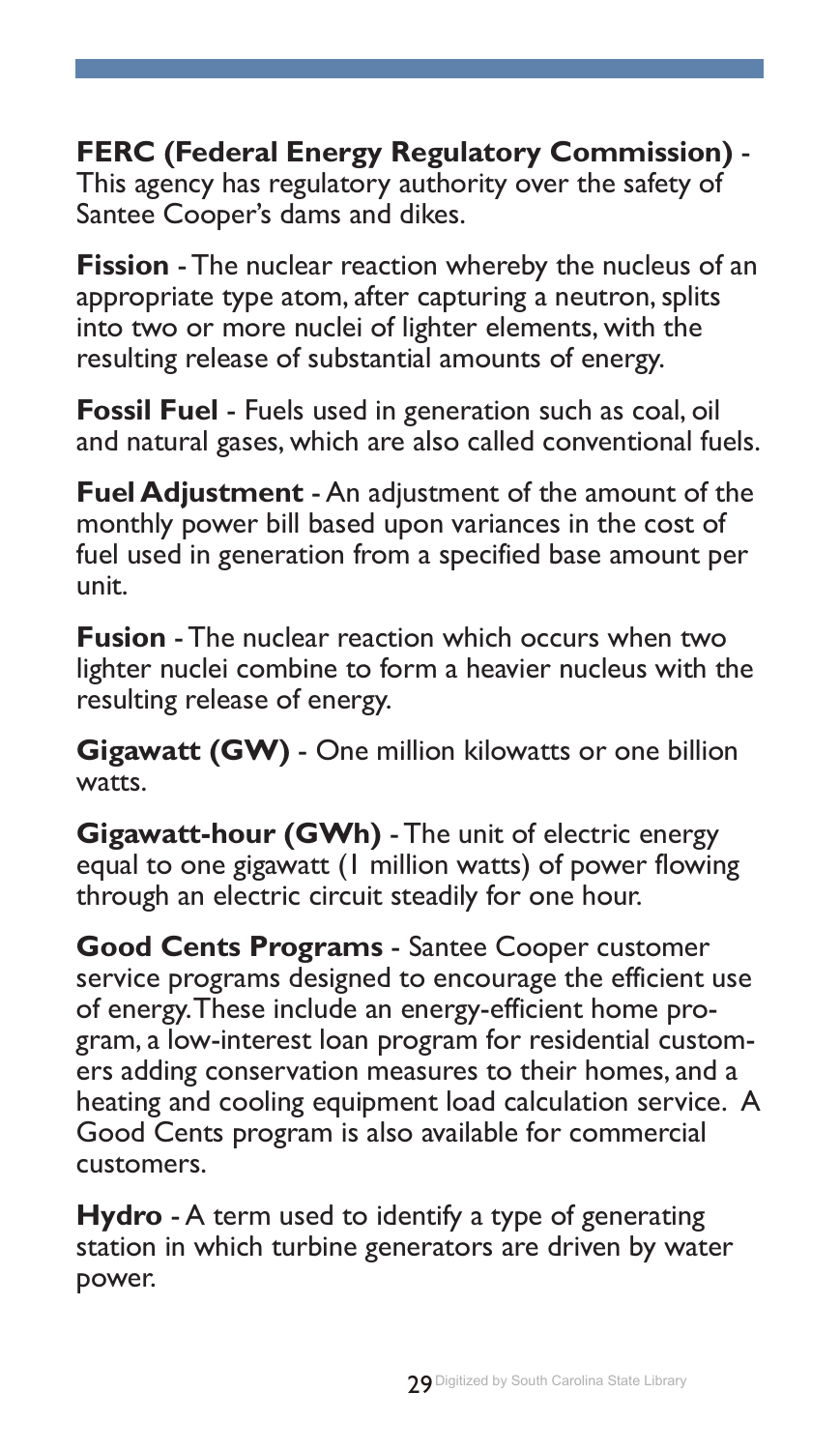**Interchange** - Power delivered to or received by one electric utility system from another through an interconnection or "tie." Santee Cooper has ties with Carolina Power & Light, Duke, SEPA and Southern Company.

**Kilowatt (kW)** - 1,000 watts.

**Kilowatt-hour (kWh)** - The basic unit of electric energy equal to one kilowatt (1,000 watts) of power flowing through an electric circuit steadily for one hour.

**Load** - The amount of electric power delivered or required at any specified point or points on a system.

**Load Factor** - The percentage ratio of the average load in kilowattts supplied during a designated period to the peak or maximum load in kilowatts occurring in that period.

**Load Management Program** - A program in which a utility seeks to control its customers' use of electricity or "loads" during peak periods so as to reduce the system's total demand at a time of maximum usage.

**Lumen** - A unit of light, roughly equivalent to the light of one candle.

**Megawatt (MW)** - One million watts or 1,000 kilowatts.

**NRC (Nuclear Regulatory Commission)** - The federal agency responsible for the licensing and safety of nuclear power plants.

**Nuclear Energy** - Energy produced in the form of heat during the fission process in a nuclear reactor. When released in sufficient and controlled quantity, this heat energy may be used to produce steam to drive a turbine generator to produce electricity.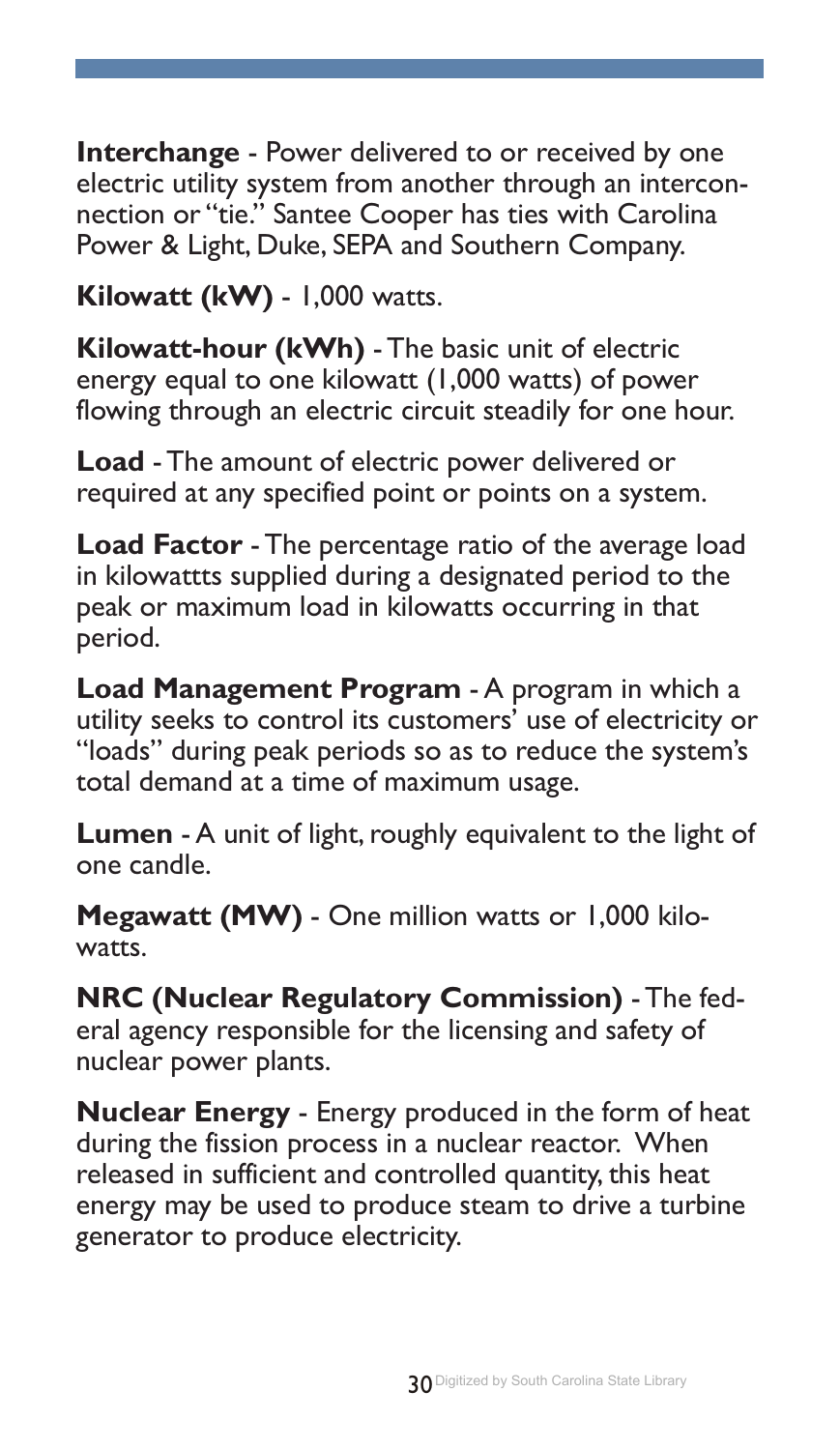**O&M** - Operation and Maintenance expenses.

**Ohm** - The unit of measurement of electrical resistance. It is that resistance through which a difference of potential, or electromotive force of one volt, will produce a current of one ampere.

**Online** - Refers to the starting operation time of a new generating facility or to any time units are started up after being shut down; i.e. repairs, annual inspection.

**Peak Demand** - The maximum amount of electricity used by a utility customer at any time during the year. The peak is used to measure the amount of electric generating capacity that is required to meet that maximum demand.

**Pooling** - An arrangement between utilities so that, in meeting their combined loads, the most economic and efficient use can be made of their combined power supplies.

**Precipitator (Electrostatic Precipitator)** - Device that removes fly ash from flue gases.

**Reinvested Earnings** - Net revenues available for reinvestment in the business.

**Residential Rates** - R6: Residential Standard (RS-96): This rate is Santee Cooper's standard rate for providing electric service to residential customers. R5: Residential Standard Plus (RE-96): This rate is for all-electric customers whose normalized energy usage for the billing months occurring in July, August, and September is less than or equal to 140 percent of their normalized energy usage during the billing months of January, February, and March. Accounts are automatically reviewed in May and November. R2: Standard: This Rate is applicable to customers whose home meets the Good Cents New Home Program qualifications. R1: Standard Plus: This rate is applicable to customers whose home meets the Good Cents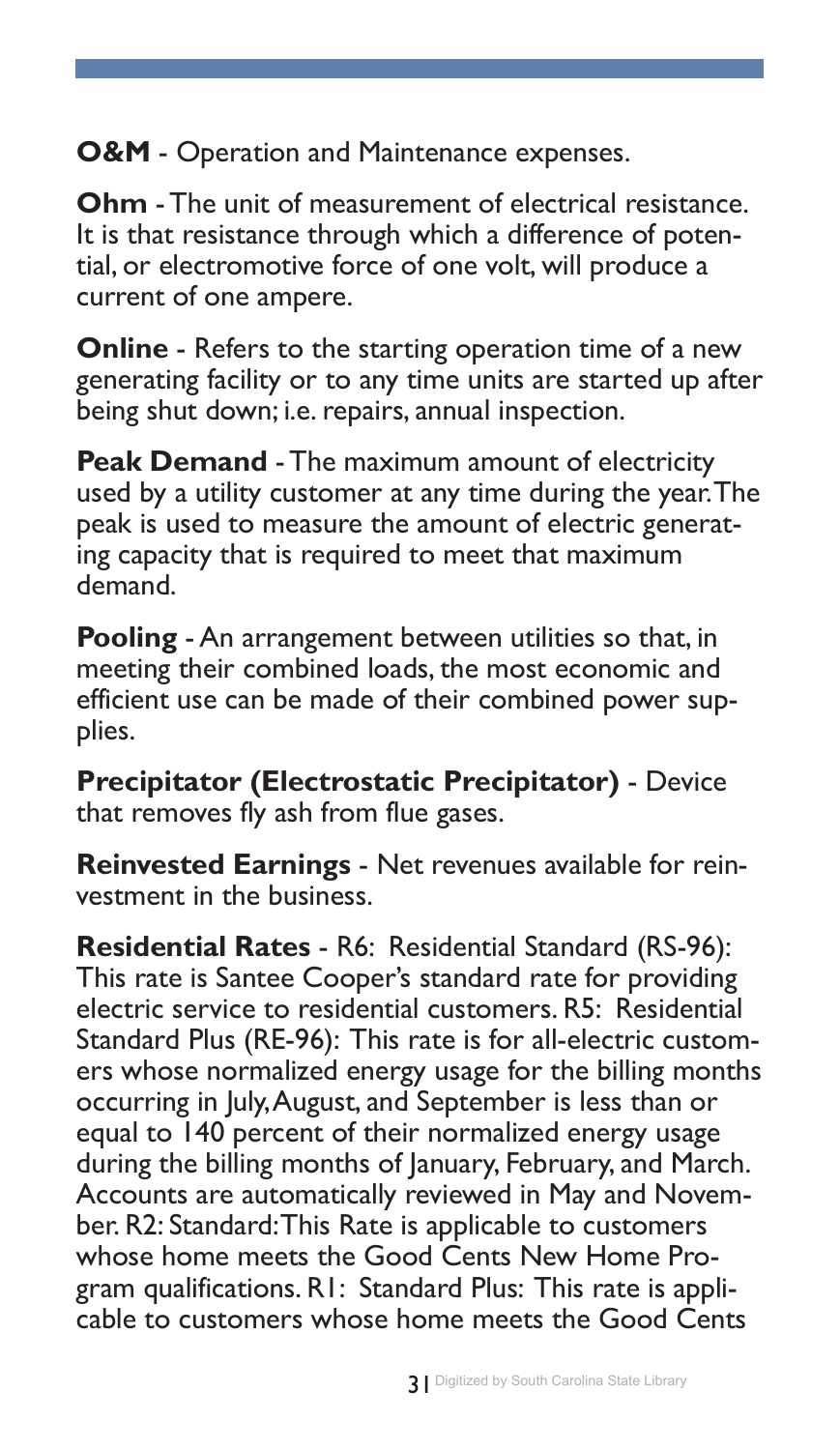New Home Program qualifications AND whose normalized energy usage for the billing months occurring in July, August and September is less than or equal to 140 percent of their normalized energy usage during the billing months of January, February and March. Accounts are automatically reviewed in May and November. R4: Standard: This rate is for customers whose home meets the Good Cents Improved home Program qualifications. R3: this rate is applicable to customers whose home meets the Good Cents Improved Home Program qualifications AND whose occurring in July, August and September is less than or equal to 140 percent of their normalized energy usage during the billing months of January, February, and March. Accounts are automatically reviewed in May and November.

**Resistance Value (R)** - The ability of a material to resist the flow of heat. The higher the "R" value, the better the insulator.

**Revenue Bond** - A bond payable solely from net or gross non-tax revenues derived from the operation and charges paid byusers of the system.

**SEPA (Southeastern Power Administration)** - The government marketing agency for numerous federally owned hydroelectric projects in the Southeast, created under the Federal Flood Control Act of 1944.

**Service Area** - Territory in which a utility system is required or has the right to supply electric service to customers.

**O2 Scrubber** - A pollution-control device which removes sulfur dioxide from the stack gases emitted by coal-fired generating plants. Santee Cooper installed the first SO2 scrubbers in the Southeast at the Winyah Station in 1977.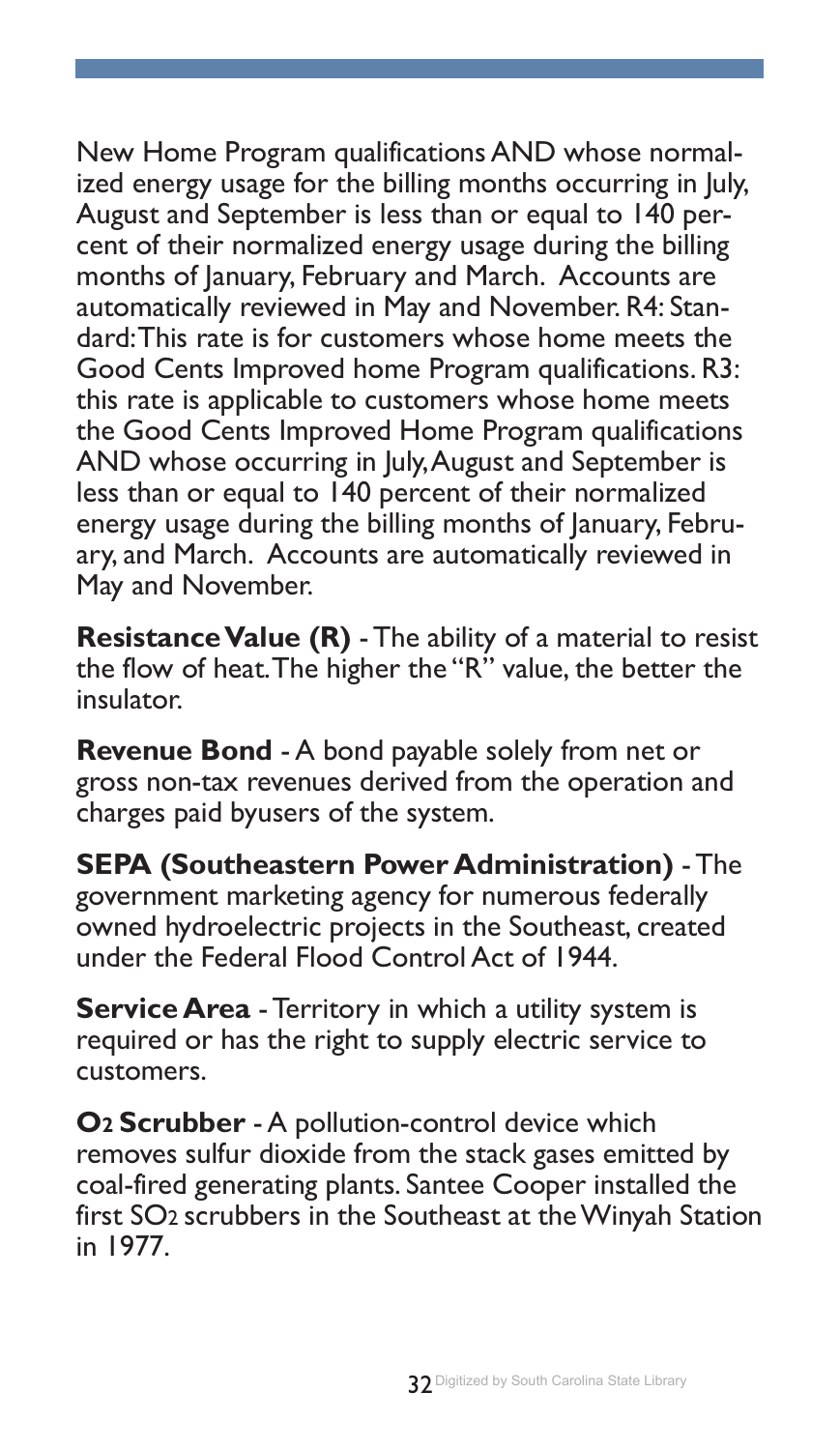**Substation** - An assemblage of equipment for the purpose of switching and/or changing or regulating the voltage of electricity.

**System Peak Load** - The maximum amount of energy required during a one hour period across the Santee Cooper system.

**Time-of-Use Rate** - This rate is offered to customers on a voluntary basis as a pilot program and is limited to the first 300 customers requesting service during the pilot program. Charges for this rate vary according to the time of day, day of the week, and season that energy is used in order to encourage a shift of electrical usage from on-peak to off-peak hours.

**Transformer** - An electromagnetic device that changes the voltage of alternating current electricity.

**Transmission** - The process of transporting electricity in bulk from a source of generation to a distribution system or large power consumers.

**Volt** - The unit of electrical pressure analogous to water pressure in pounds per square inch. It is the electromotive force which, if steadily applied to a circuit having a resistance of one ohm, will produce a current of one ampere.

**Watt** - The electrical unit of power or rate of doing work. It is the rate of energy transfer equivalent to one ampere flowing under a pressure of one volt.

**Wheeling** - The transmission of power over lines owned by one utility on behalf of another utility.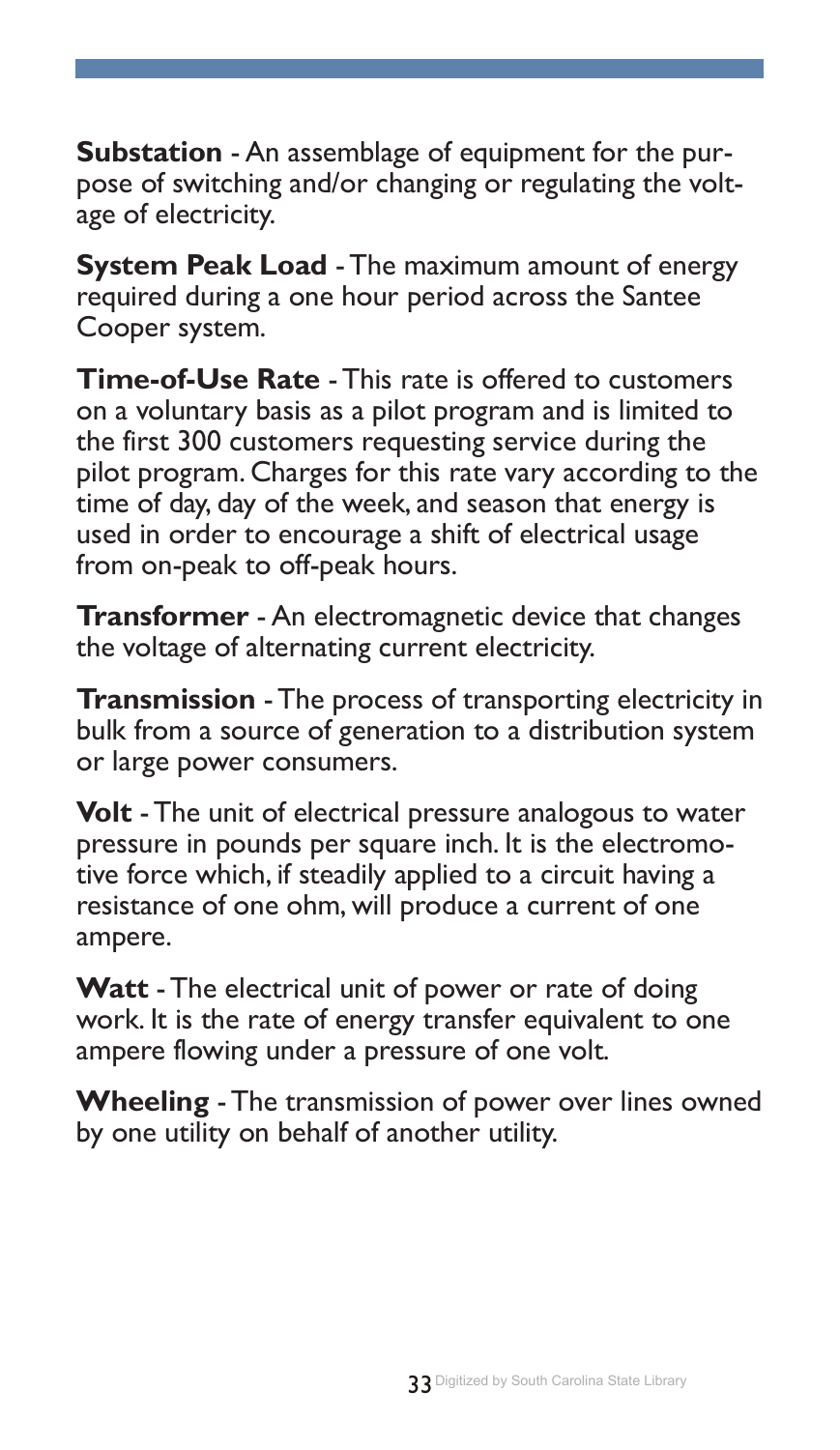#### **Santee Cooper Locations**

**Santee Cooper Headquarters\*** One Riverwood Drive Moncks Corner (29461) (843) 761-8000

> **Retail Operations** 305A Gardner Lacy Road Myrtle Beach (29579) (843) 347-3399

100 Elm Street (29526) 1000 2nd Ave., North (843) 248-5755 (29582)

**Garden City/** (29576) (843) 237-9222 (843) 651-1598

**Loris\*** 1172 Main Street 3701 Walnut Street (29576)<br>(29569) (843) 56 (843) 448-2411

**Myrtle Beach\*** 1703 Oak Street (29577) (843) 756-5541 \*\*Retail Office

**Conway\* North Myrtle Beach\*** (843) 249-3505

**Murrells Inlet\* Pawleys Island\*** 900 Inlet Square Drive 126 Tiller Road (29585)

> **St. Stephen\*** (29569) (843) 567-3346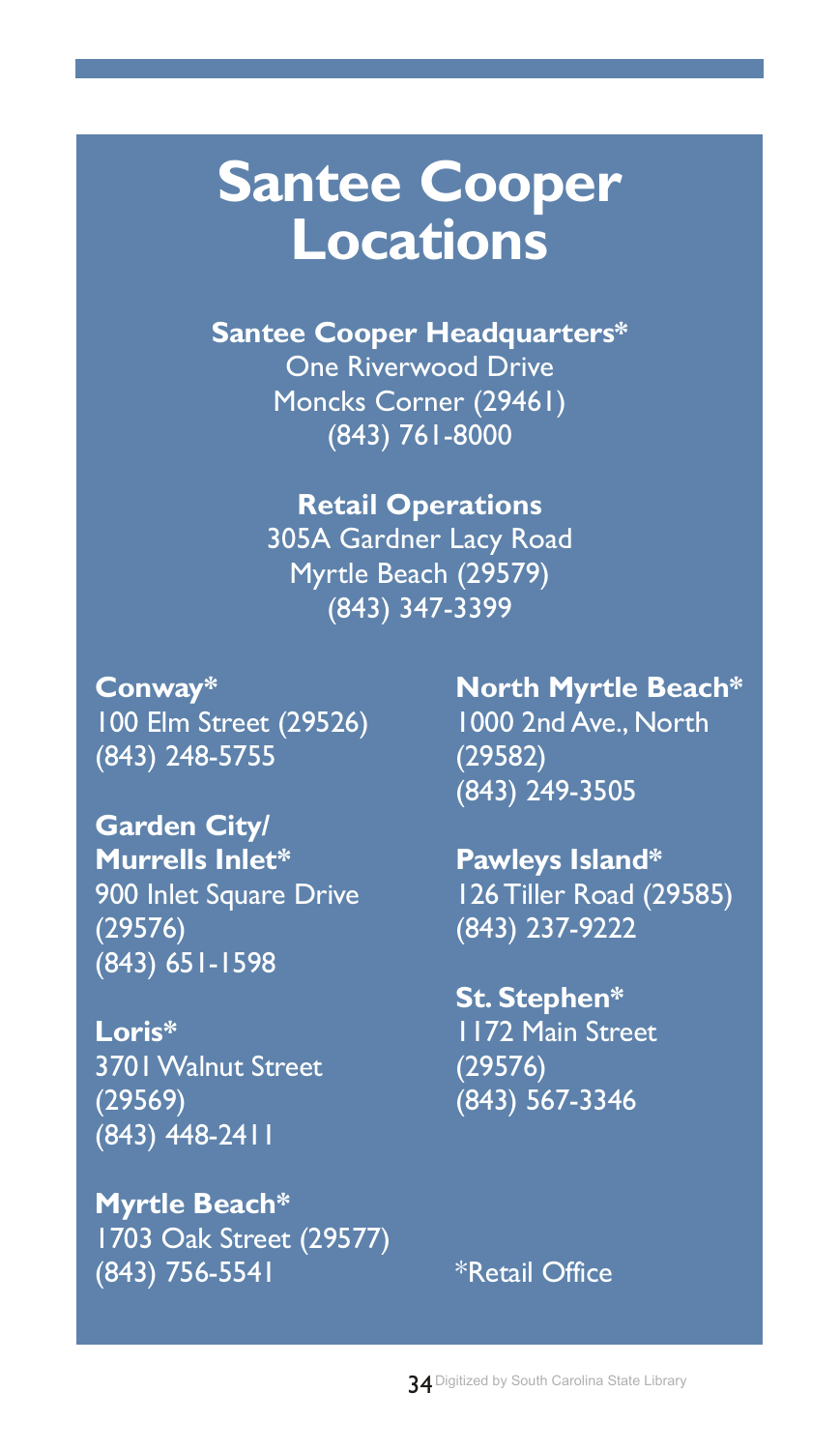## **2006**

| lanuary                                                                                    | February                                                       | March                                                |
|--------------------------------------------------------------------------------------------|----------------------------------------------------------------|------------------------------------------------------|
| Sun Mon Tue Wed Thu Fri Sat                                                                | Sun Mon Tue Wed Thu Fri Sat                                    | Sun Mon Tue Wed Thu Fri Sat                          |
| $_{2}$<br>5<br>$\ddot{\phantom{a}}$<br>$\overline{\mathbf{3}}$<br>$\ddot{ }$<br>7<br>I     | $\overline{\mathbf{3}}$<br>$\overline{2}$<br>Ï<br>4            | $\overline{\mathbf{3}}$<br>$\overline{2}$<br>f,<br>4 |
| 9<br>$\overline{10}$<br>п<br>12<br>13<br>R<br>14                                           | 5<br>6<br>$\overline{7}$<br>$\mathbf{\hat{R}}$<br>9<br>10<br>п | 5<br>7<br>9<br>10<br>п<br>6<br>R                     |
| 16)<br>17<br>19<br> 20 <br>21<br>15<br> 8                                                  | 17 <br>18<br>12<br>13<br> 4<br>15<br>16                        | 7 <br>12<br>13<br> 4<br>15<br>16<br>18               |
| 26 27<br>22<br>23<br>24<br>25<br>28                                                        | 19<br>20<br>21<br>22<br>23 24<br>25                            | 19<br>20<br>21<br>22<br>23<br>25<br>74               |
| 29<br>30<br>31                                                                             | 26<br>27<br>28                                                 | 29<br>30   31<br>26<br>27<br>28                      |
| April                                                                                      | May                                                            | lune                                                 |
| Sun Mon Tue Wed Thu Fri Sat                                                                | Sun Mon Tue Wed Thu Fri Sat                                    | Sun Mon Tue Wed Thu Fri Sat                          |
| I                                                                                          | 5<br>Ï<br>$\overline{2}$<br>3<br>4<br>6                        | $\overline{2}$<br>$\overline{\mathbf{3}}$<br>ı       |
| $\overline{ }$<br>$\overline{\mathbf{3}}$<br>5<br>7<br>8<br>6<br>4                         | 12 <br>$\overline{7}$<br>10<br>П<br>13<br>R<br>٩               | 5<br>9<br>4<br>6<br>7<br>R<br>10                     |
| 13(14)<br>9<br>12<br>10<br>п<br>15                                                         | 17<br>18<br>19<br>20<br>14<br>15<br>16                         | п<br>12<br>13<br>15<br>17<br> 4<br>16                |
| 21<br>$\overline{\mathcal{D}}$<br>17<br>18<br>19<br>20<br>16<br>29                         | 26<br>25<br>27<br>22<br>23<br>24<br>21                         | 23<br>18<br>19<br>20<br>21<br>22<br>24               |
| 27<br> 28 <br>23<br>24<br>25<br>26<br>30                                                   | (29)<br>28<br>30<br>31                                         | 25<br>28<br>30<br>26<br>27<br>29                     |
|                                                                                            |                                                                |                                                      |
| July                                                                                       | August                                                         | September                                            |
|                                                                                            |                                                                |                                                      |
| Sun Mon Tue Wed Thu Fri Sat                                                                | Sun Mon Tue Wed Thu Fri Sat                                    | Sun Mon Tue Wed Thu Fri Sat                          |
| I                                                                                          | 5<br>$\overline{2}$<br>3<br>$\overline{4}$<br>ı                | $\overline{2}$<br>ı                                  |
| 4<br>$\overline{7}$<br>$\overline{ }$<br>$\overline{\mathbf{3}}$<br>5<br>6<br>$\mathbf{a}$ | 7<br>8<br>9<br>10<br>П<br>12<br>6                              | (4)<br>3<br>5<br>7<br>8<br>9<br>6                    |
| 9<br>$\overline{10}$<br>П<br>12<br> 4<br>15<br>13                                          | 18 <br>19<br>13<br>15<br>16<br>17<br> 4                        | П<br>10<br>12<br>13<br> 5 <br> 4<br>16               |
| 21<br>22<br>17<br>18<br>19<br>20<br>16<br>29                                               | 23<br>24<br>25<br>26<br>20<br>21<br>22                         | 17<br>18<br>20<br>19<br>21<br>22<br>23               |
| 25<br>26<br>27<br>28<br>23<br>$^{24}$<br>30<br>31                                          | 27<br>28<br>29<br>30<br>31                                     | 29<br>27<br>28<br>30<br>24<br>25<br>26               |
| October                                                                                    | November                                                       | December                                             |
| Sun Mon Tue Wed Thu Fri Sat                                                                | Sun Mon Tue Wed Thu Fri Sat                                    | Sun Mon Tue Wed Thu Fri Sat                          |
| $\mathcal{L}$<br>5<br>$\overline{\mathbf{3}}$<br>6<br>7<br>$\mathbf{I}$<br>$\ddot{ }$      | $\overline{\mathbf{3}}$<br>$\mathcal{L}$<br>4<br>۱             | $\overline{2}$<br>ĭ                                  |
| 9<br> 13 <br>R<br>10<br>п<br>12<br>14                                                      | 5<br>$\overline{7}$<br>8<br> 10 <br>П<br>6<br>9                | 9<br>7<br>8<br>3<br>4<br>5<br>6                      |
| 19<br>21<br>15<br>16<br>17<br> 8<br>20                                                     | 12<br>13<br>17<br> 4<br>15<br>16<br>18                         | 10<br>п<br>12<br>13<br> 4<br>15<br>16                |
| $26$   $27$  <br>23<br>25<br>28<br>24<br>22                                                | 19<br>20<br>21<br>25                                           | 17<br>18<br> 9<br>20<br>22<br>23<br>21               |
|                                                                                            | (23)(24)<br> 22                                                | 25<br>26<br>27<br>24<br>28<br>29<br>30               |
| 29<br>30<br>$\overline{3}$                                                                 | 26<br>27<br>28<br>29<br>30                                     | $\overline{3}1$                                      |

*President's Day is a "floating" holiday that can be observed anytime during the calendar year.*